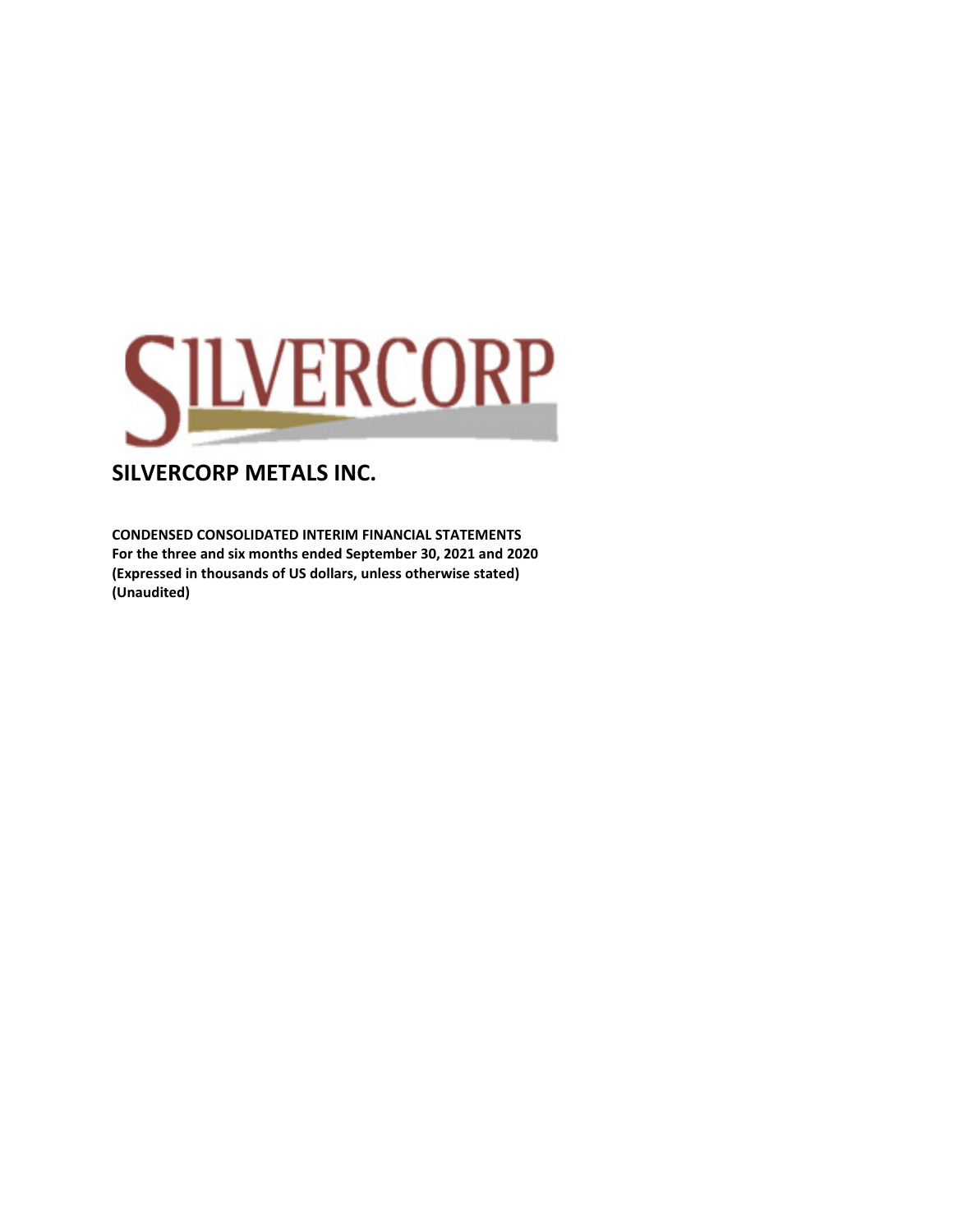### **Condensed Consolidated Interim Statements of Financial Position**

*(Unaudited) (Expressed in thousands of U.S. dollars)*

|                                                                |              | As at September 30,      | As at March 31, |
|----------------------------------------------------------------|--------------|--------------------------|-----------------|
|                                                                | <b>Notes</b> | 2021                     | 2021            |
| <b>ASSETS</b>                                                  |              |                          |                 |
| <b>Current Assets</b>                                          |              |                          |                 |
| Cash and cash equivalents                                      | 19           | \$<br>141,929            | \$<br>118,735   |
| Short-term investments                                         | 3            | 79,121                   | 80,357          |
| Trade and other receivables                                    |              | 1,513                    | 1,485           |
| Current portion of lease receivable                            | 8            | 210                      | 213             |
| Inventories                                                    |              | 8,399                    | 9,768           |
| Due from related parties                                       | 12           | 868                      | 847             |
| Income tax receivable                                          |              | 2,406                    | 4,978           |
| Prepaids and deposits                                          |              | 6,386                    | 4,806           |
|                                                                |              | 240,832                  | 221,189         |
| <b>Non-current Assets</b>                                      |              |                          |                 |
| Long-term prepaids and deposits                                |              | 4,101                    | 409             |
| Long-term portion lease receivable                             | 8            | 77                       | 183             |
| Reclamation deposits                                           |              | 8,627                    | 8,513           |
| Investment in associates                                       | 4            | 59,733                   |                 |
| Other investments                                              | 5            |                          | 53,457          |
|                                                                | 6            | 18,311                   | 15,733          |
| Plant and equipment                                            | 7            | 75,726                   | 75,729          |
| Mineral rights and properties<br><b>TOTAL ASSETS</b>           |              | \$<br>293,365<br>700,772 | 277,429         |
|                                                                |              |                          | \$<br>652,642   |
| <b>LIABILITIES AND EQUITY</b>                                  |              |                          |                 |
| <b>Current Liabilities</b>                                     |              |                          |                 |
| Accounts payable and accrued liabilities                       |              | \$<br>38,060             | \$<br>30,298    |
| Current portion of lease obligation                            | 8            | 657                      | 657             |
| Deposits received                                              |              | 6,874                    | 4,857           |
| Income tax payable                                             |              | 1,935                    | 1,363           |
|                                                                |              | 47,526                   | 37,175          |
| <b>Non-current Liabilities</b>                                 |              |                          |                 |
| Long-term portion of lease obligation                          | 8            | 759                      | 1,084           |
| Deferred income tax liabilities                                |              | 44,357                   | 40,792          |
| Environmental rehabilitation                                   |              | 7,919                    | 7,863           |
| <b>Total Liabilities</b>                                       |              | 100,561                  | 86,914          |
| <b>Equity</b>                                                  |              |                          |                 |
| Share capital                                                  |              | 252,908                  | 250,199         |
| Equity reserves                                                |              | 37,961                   | 29,469          |
| Retained earnings                                              |              | 206,884                  | 187,906         |
| Total equity attributable to the equity holders of the Company |              | 497,753                  | 467,574         |
| <b>Non-controlling interests</b>                               | 11           | 102,458                  | 98,154          |
| <b>Total Equity</b>                                            |              | 600,211                  | 565,728         |
|                                                                |              |                          |                 |
| TOTAL LIABILITIES AND EQUITY                                   |              | \$<br>700,772            | \$<br>652,642   |
| Approved on behalf of the Board:                               |              |                          |                 |
|                                                                |              |                          |                 |
| (Signed) David Kong<br>Director                                |              |                          |                 |
|                                                                |              |                          |                 |

*(Signed) Rui Feng*

Director

See accompanying notes to the condensed consolidated interim financial statements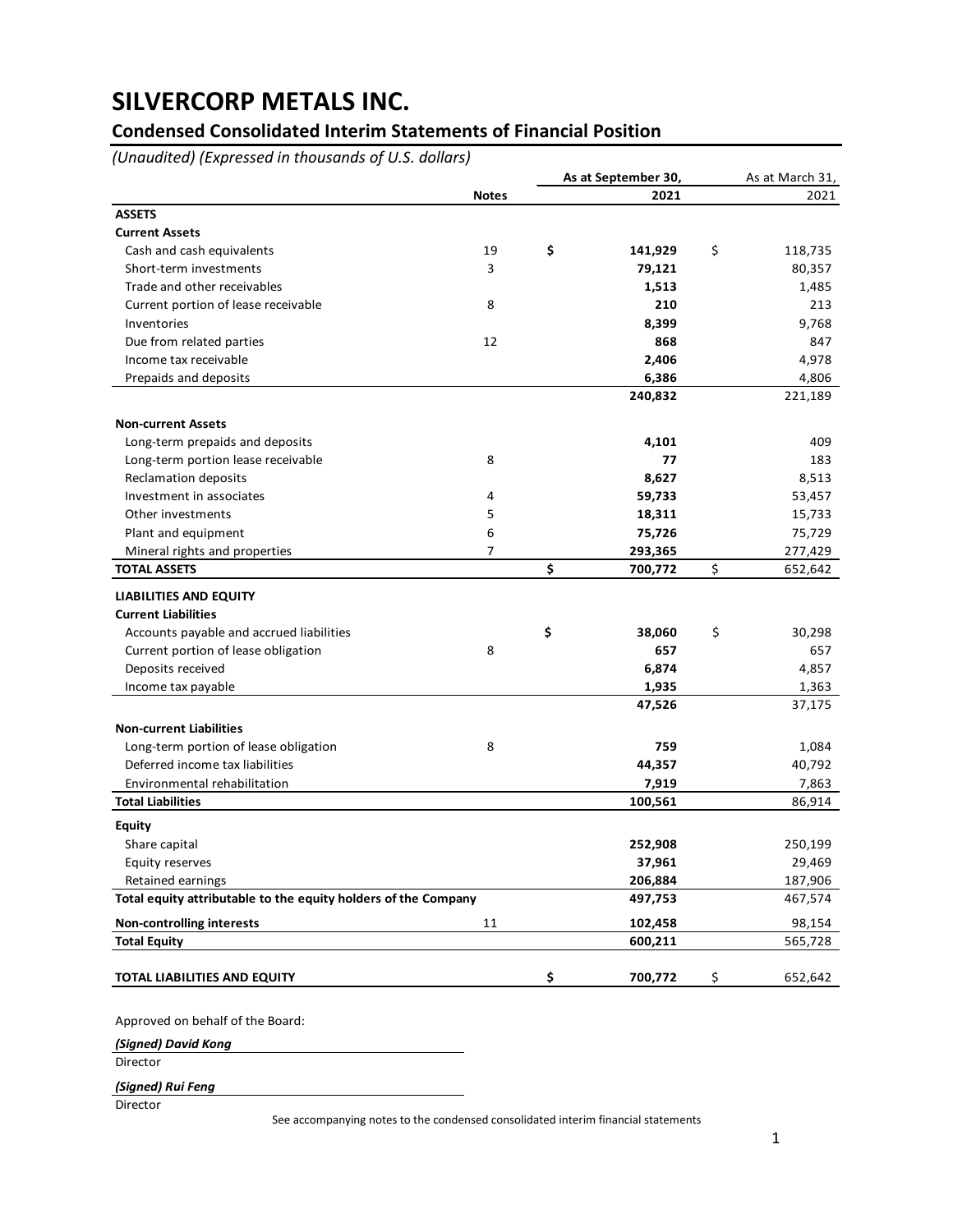### **Condensed Consolidated Interim Statements of Income**

*(Unaudited)(Expressed in thousands of U.S. dollars, except numbers for share and per share figures)*

|                                                                      |              |    | Three Months Ended September 30, |  |             | Six Months Ended September 30, |                 |  |             |  |
|----------------------------------------------------------------------|--------------|----|----------------------------------|--|-------------|--------------------------------|-----------------|--|-------------|--|
|                                                                      | <b>Notes</b> |    | 2021                             |  | 2020        |                                | 2021            |  | 2020        |  |
| Revenue                                                              | 18(b)(c)     | \$ | $58,435$ \$                      |  | 56,372      | \$                             | $117,254$ \$    |  | 103,077     |  |
| Cost of mine operations                                              |              |    |                                  |  |             |                                |                 |  |             |  |
| Production costs                                                     |              |    | 22,771                           |  | 19,688      |                                | 45,256          |  | 37,435      |  |
| Depreciation and amortization                                        |              |    | 6,878                            |  | 5,592       |                                | 13,092          |  | 11,332      |  |
| Mineral resource taxes                                               |              |    | 1,703                            |  | 1,433       |                                | 3,116           |  | 2,769       |  |
| Government fees and other taxes                                      | 14           |    | 710                              |  | 648         |                                | 1,401           |  | 1,188       |  |
| General and administrative                                           | 13           |    | 2,761                            |  | 2,339       |                                | 5,273           |  | 4,396       |  |
|                                                                      |              |    | 34,823                           |  | 29,700      |                                | 68,138          |  | 57,120      |  |
| Income from mine operations                                          |              |    | 23,612                           |  | 26,672      |                                | 49,116          |  | 45,957      |  |
| Corporate general and administrative                                 | 13           |    | 3,749                            |  | 2,784       |                                | 7,587           |  | 5,471       |  |
| Property evaluation and business development                         |              |    | 244                              |  | 126         |                                | 634             |  | (3,659)     |  |
| Foreign exchange (gain) loss                                         |              |    | (2,063)                          |  | 1,349       |                                | (1,613)         |  | 4,019       |  |
| Loss on disposal of plant and equipment                              | 6            |    | 51                               |  | 19          |                                | 136             |  | 211         |  |
| Share of loss in associates                                          | 4            |    | 469                              |  | 319         |                                | 865             |  | 480         |  |
| Loss (gain) on investments                                           | 3,5          |    | 4,142                            |  | (2,771)     |                                | 4,864           |  | (8, 237)    |  |
| Other expense (income)                                               |              |    | 165                              |  | 69          |                                | 4               |  | (179)       |  |
| Income from operations                                               |              |    | 16,855                           |  | 24,777      |                                | 36,639          |  | 47,851      |  |
| Finance income                                                       | 15           |    | 1,344                            |  | 741         |                                | 2,697           |  | 1,688       |  |
| Finance costs                                                        | 15           |    | (86)                             |  | (84)        |                                | (174)           |  | (231)       |  |
| Income before income taxes                                           |              |    | 18,113                           |  | 25,434      |                                | 39,162          |  | 49,308      |  |
| Income tax expense                                                   | 16           |    | 5,355                            |  | 5,877       |                                | 10,172          |  | 11,259      |  |
| Net income                                                           |              | \$ | $12,758$ \$                      |  | 19,557      | \$                             | 28,990 \$       |  | 38,049      |  |
| Attributable to:                                                     |              |    |                                  |  |             |                                |                 |  |             |  |
| Equity holders of the Company                                        |              | \$ | $9,393$ \$                       |  | 15,472      | \$                             | $21,605$ \$     |  | 30,963      |  |
| Non-controlling interests                                            | 11           |    | 3,365                            |  | 4,085       |                                | 7,385           |  | 7,086       |  |
|                                                                      |              | \$ | $12,758$ \$                      |  | 19,557      | \$                             | 28,990 \$       |  | 38,049      |  |
| Earnings per share attributable to the equity holders of the Company |              |    |                                  |  |             |                                |                 |  |             |  |
| Basic earnings per share                                             |              | \$ | $0.05$ \$                        |  | 0.09        | \$                             | $0.12 \quad$ \$ |  | 0.18        |  |
| Diluted earnings per share                                           |              | Ś  | $0.05$ \$                        |  | 0.09        | \$                             | $0.12 \quad$ \$ |  | 0.18        |  |
| Weighted Average Number of Shares Outstanding - Basic                |              |    | 176,285,864                      |  | 174,688,227 |                                | 176,120,380     |  | 174,344,733 |  |
| Weighted Average Number of Shares Outstanding - Diluted              |              |    | 178.496.716                      |  | 177.112.569 |                                | 178,411,042     |  | 176,697,376 |  |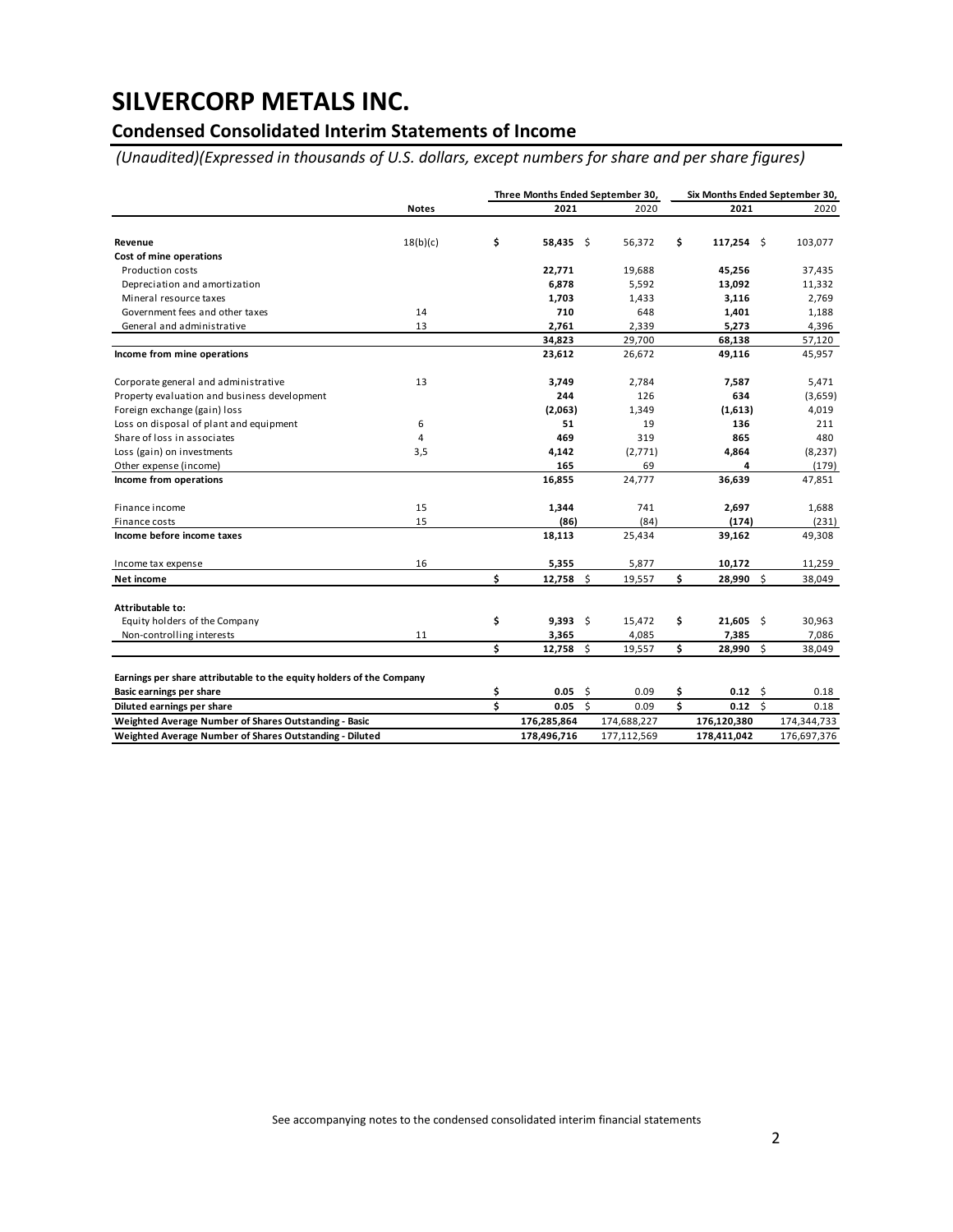### **Condensed Consolidated Interim Statements of Comprehensive Income**

*(Unaudited) (Expressed in thousands of U.S. dollars)*

|                                                                                      |              | Three Months Ended September 30, |               |    |        |     | Six Months Ended September 30, |  |          |  |  |  |
|--------------------------------------------------------------------------------------|--------------|----------------------------------|---------------|----|--------|-----|--------------------------------|--|----------|--|--|--|
|                                                                                      | <b>Notes</b> |                                  | 2021          |    | 2020   |     | 2021                           |  | 2020     |  |  |  |
| Net income                                                                           |              | \$                               | 12,758        | Ŝ. | 19,557 | \$  | 28,990 \$                      |  | 38,049   |  |  |  |
| Other comprehensive (loss) income, net of taxes:                                     |              |                                  |               |    |        |     |                                |  |          |  |  |  |
| Items that may subsequently be reclassified to net income or loss:                   |              |                                  |               |    |        |     |                                |  |          |  |  |  |
| Currency translation adjustment, net of tax of \$nil                                 |              |                                  | (4,864)       |    | 16,357 |     | 2.490                          |  | 22,776   |  |  |  |
| Share of other comprehensive (loss) income in associate                              | 4            |                                  | (423)         |    | (538)  |     | 3,182                          |  | (1, 133) |  |  |  |
| Items that will not subsequently be reclassified to net income or loss:              |              |                                  |               |    |        |     |                                |  |          |  |  |  |
| Change in fair value on equity investments designated as FVTOCI, net of tax of \$nil | 5            |                                  | 375           |    | 1,983  |     | 870                            |  | 12,889   |  |  |  |
| Other comprehensive (loss) income, net of taxes                                      |              | \$                               | $(4,912)$ \$  |    | 17,802 | \$  | $6,542$ \$                     |  | 34,532   |  |  |  |
| Attributable to:                                                                     |              |                                  |               |    |        |     |                                |  |          |  |  |  |
| Equity holders of the Company                                                        |              | \$                               | $(4,826)$ \$  |    | 15,270 | \$  | $5,727$ \$                     |  | 31,737   |  |  |  |
| Non-controlling interests                                                            | 11           |                                  | (86)          |    | 2,532  |     | 815                            |  | 2,795    |  |  |  |
|                                                                                      |              | Ś.                               | $(4, 912)$ \$ |    | 17,802 |     | $6,542$ \$                     |  | 34,532   |  |  |  |
| Total comprehensive income                                                           |              | \$                               | $7,846$ \$    |    | 37,359 | \$  | $35,532$ \$                    |  | 72,581   |  |  |  |
|                                                                                      |              |                                  |               |    |        |     |                                |  |          |  |  |  |
| Attributable to:                                                                     |              |                                  |               |    |        |     |                                |  |          |  |  |  |
| Equity holders of the Company                                                        |              | \$                               | 4,567         | Ŝ. | 30,742 | \$. | $27,332$ \$                    |  | 62,700   |  |  |  |
| Non-controlling interests                                                            |              |                                  | 3,279         |    | 6,617  |     | 8,200                          |  | 9,881    |  |  |  |
|                                                                                      |              | \$                               | 7,846         | \$ | 37,359 | Ś   | $35,532$ \$                    |  | 72,581   |  |  |  |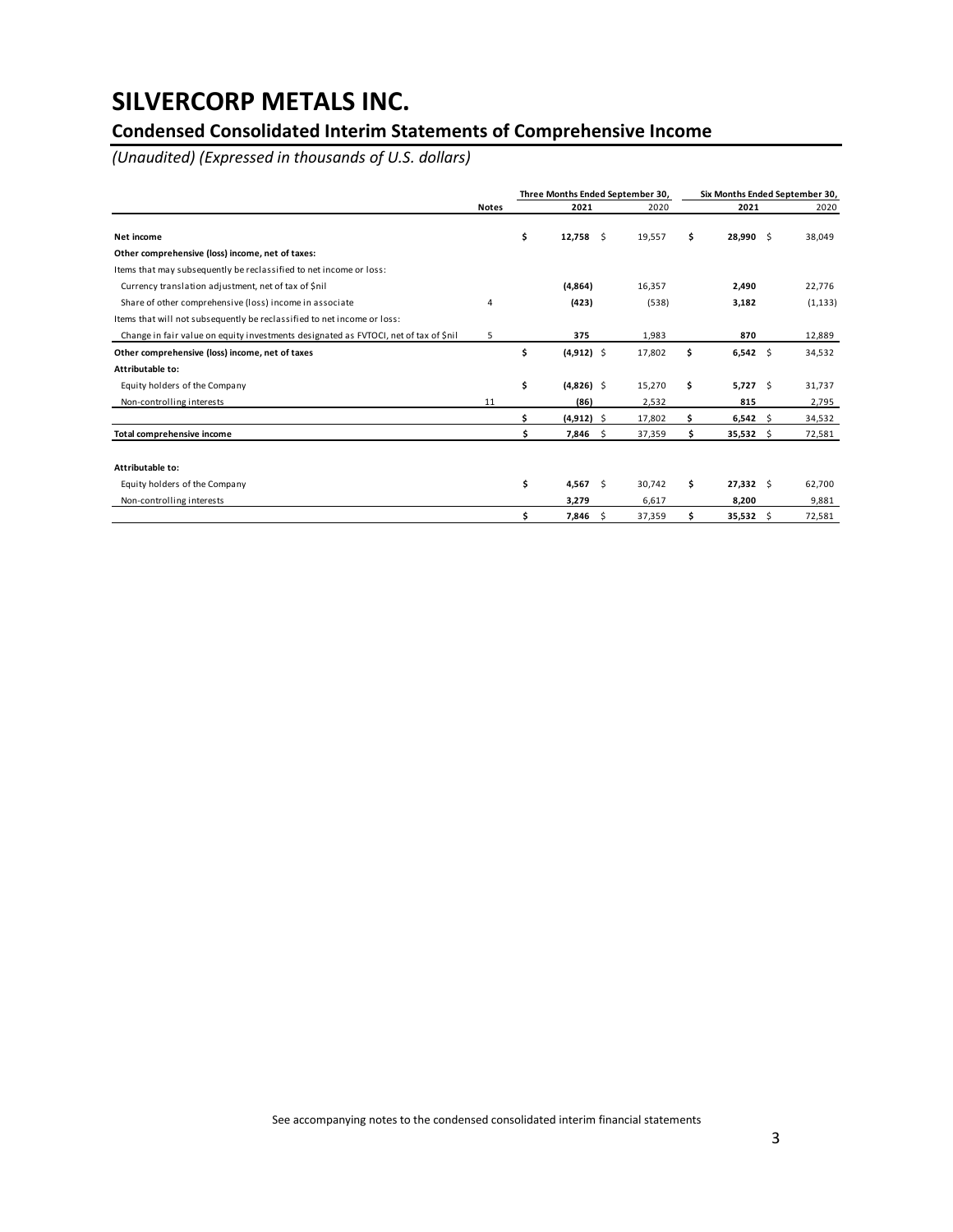### **Condensed Consolidated Interim Statements of Cash Flows**

*(Unaudited) (Expressed in thousands of U.S. dollars)*

|                                                              |                |                    | Three Months Ended September 30, |                  | Six Months Ended September 30, |
|--------------------------------------------------------------|----------------|--------------------|----------------------------------|------------------|--------------------------------|
|                                                              | <b>Notes</b>   | 2021               | 2020                             | 2021             | 2020                           |
| Cash provided by                                             |                |                    |                                  |                  |                                |
| <b>Operating activities</b>                                  |                |                    |                                  |                  |                                |
| Net income                                                   |                | \$<br>12,758<br>\$ | 19,557                           | \$<br>28,990 \$  | 38,049                         |
| Add (deduct) items not affecting cash:                       |                |                    |                                  |                  |                                |
| Finance costs                                                | 15             | 86                 | 84                               | 174              | 231                            |
| Depreciation, amortization and depletion                     |                | 7,361              | 6,029                            | 14,060           | 12,177                         |
| Share of loss in associates                                  | 4              | 469                | 319                              | 865              | 480                            |
| Income tax expense                                           | 16             | 5,355              | 5,877                            | 10,172           | 11,259                         |
| Loss (gain) on investments                                   | 3,5            | 4,142              | (2,771)                          | 4,864            | (8, 237)                       |
| Loss on disposal of plant and equipment                      | 6              | 51                 | 19                               | 136              | 211                            |
| Share-based compensation                                     | 9(b)           | 1,773              | 1,032                            | 3,877            | 1,755                          |
| Reclamation expenditures                                     |                | (39)               | 10                               | (126)            | (68)                           |
| Income taxes paid                                            |                | (273)              | (3,074)                          | (4,002)          | (5,823)                        |
| Interest paid                                                | 15             | (19)               | (25)                             | (39)             | (50)                           |
| Changes in non-cash operating working capital                | 19             | (810)              | 2,544                            | 8,335            | 9,759                          |
| Net cash provided by operating activities                    |                | 30,854             | 29,601                           | 67,306           | 59,743                         |
| <b>Investing activities</b>                                  |                |                    |                                  |                  |                                |
| Mineral rights and properties                                |                |                    |                                  |                  |                                |
| Capital expenditures                                         |                | (10,746)           | (8, 863)                         | (20, 805)        | (16, 714)                      |
| Deposit for Kuanping project auction                         | $\overline{7}$ | (3,093)            |                                  | (3,093)          |                                |
| Plant and equipment                                          |                |                    |                                  |                  |                                |
| Additions                                                    |                | (3,380)            | (2, 189)                         | (4,604)          | (2,995)                        |
| Proceeds on disposals                                        | 6              | 4                  |                                  | 38               | $\mathbf{1}$                   |
| Reclamation deposits                                         |                |                    |                                  |                  |                                |
| Paid                                                         |                | (16)               | (11)                             | (59)             | (261)                          |
| Refund                                                       |                |                    | 30                               |                  | 1,805                          |
| Other investments                                            |                |                    |                                  |                  |                                |
| Acquisition                                                  | 5              | (4,306)            | (5,865)                          | (6, 917)         | (11, 403)                      |
| Proceeds on disposals                                        | 5              | 205                | 1,232                            | 974              | 17,806                         |
| Investment in associates                                     | 4              |                    |                                  | (4,960)          | (5,805)                        |
| Net (purchases) redemptions of short-term investments        |                | (37, 546)          | (16, 341)                        | 978              | (15, 451)                      |
| Principal received on lease receivable                       | 8              | 54                 | 49                               | 108              | 94                             |
| Net cash used in investing activities                        |                | (58, 824)          | (31, 958)                        | (38, 340)        | (32, 923)                      |
| <b>Financing activities</b>                                  |                |                    |                                  |                  |                                |
| Related parties                                              |                |                    |                                  |                  |                                |
| Repayments received                                          | 12             |                    |                                  |                  | 1,423                          |
| Principal payments on lease obligation                       | 8              | (155)              | (138)                            | (311)            | (270)                          |
| Non-controlling interests                                    |                |                    |                                  |                  |                                |
| Distribution                                                 | 11             |                    |                                  | (3,896)          | (3,239)                        |
| Cash dividends distributed                                   | 9(c)           |                    |                                  | (2,202)          | (2, 178)                       |
| Proceeds from issuance of common shares                      |                | 418                | 1,854                            | 1,172            | 2,686                          |
| Net cash (used in) provided by financing activities          |                | 263                | 1,716                            | (5,237)          | (1,578)                        |
| Effect of exchange rate changes on cash and cash equivalents |                | (1,822)            | 1,937                            | (535)            | 4,301                          |
| (Decrease) increase in cash and cash equivalents             |                | (29, 529)          | 1,296                            | 23,194           | 29,543                         |
| Cash and cash equivalents, beginning of the period           |                | 171,458            | 94,024                           | 118,735          | 65,777                         |
| Cash and cash equivalents, end of the period                 |                | \$<br>141,929 \$   | 95,320                           | \$<br>141,929 \$ | 95,320                         |
| Supplementary cash flow information                          | 19             |                    |                                  |                  |                                |

See accompanying notes to the condensed consolidated interim financial statements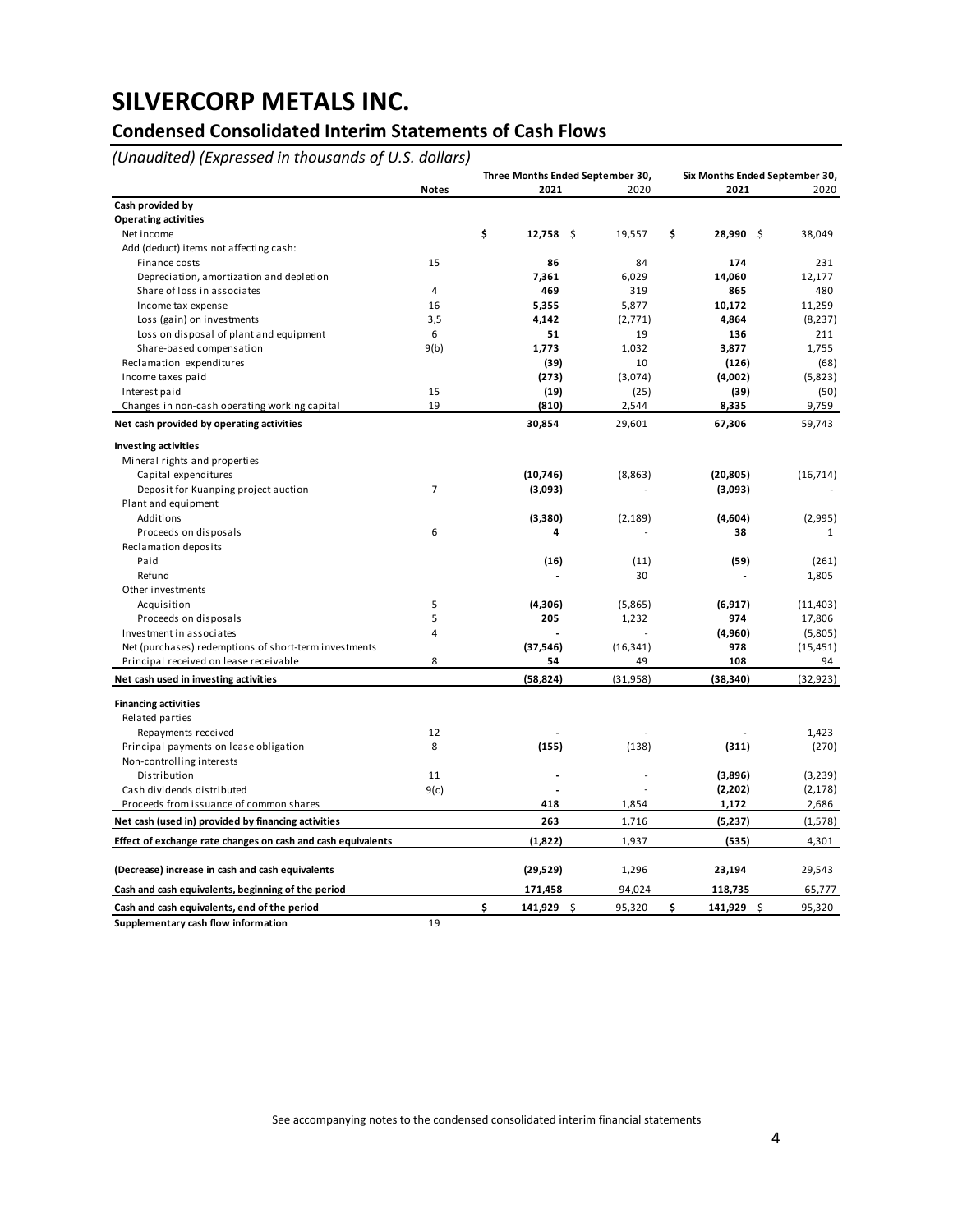### **Condensed Consolidated Interim Statements of Changes in Equity**

*(Unaudited) (Expressed in thousands of U.S. dollars, except numbers for share figures)*

|                                             |       | Share capital |           |          |    | Equity reserves          |     |                    |            |                           |                 |             |              |
|---------------------------------------------|-------|---------------|-----------|----------|----|--------------------------|-----|--------------------|------------|---------------------------|-----------------|-------------|--------------|
|                                             |       |               |           | Share    |    |                          |     |                    |            | Total equity attributable |                 |             |              |
|                                             |       | Number of     |           | option   |    |                          |     | Accumulated other  | Retained   | to the equity holders of  | Non-controlling |             |              |
|                                             | Notes | shares        | Amount    | reserve  |    | Reserves                 |     | comprehensive loss | earnings   | the Company               | interests       |             | Total equity |
| Balance, April 1, 2020                      |       | 173,816,834   | \$243,926 | 15,038   | Ŝ. | 25,409                   | -\$ | $(61,589)$ \$      | 145,898 \$ | 368,682 \$                |                 | 70,290 \$   | 438,972      |
| Options exercised                           |       | 1,218,756     | 3,663     | (977)    |    |                          |     |                    |            | 2,686                     |                 |             | 2,686        |
| Restricted share units vested               |       | 155,874       | 582       | (582)    |    |                          |     |                    |            |                           |                 |             |              |
| Share-based compensation                    |       |               |           | 1,755    |    |                          |     |                    |            | 1,755                     |                 |             | 1,755        |
| Dividends declared                          |       |               |           |          |    |                          |     |                    | (2, 178)   | (2, 178)                  |                 |             | (2, 178)     |
| Distribution to non-controlling interests   |       |               |           |          |    |                          |     |                    |            |                           |                 | (3,239)     | (3, 239)     |
| Comprehensive income                        |       |               |           |          |    |                          |     | 31,737             | 30,963     | 62,700                    |                 | 9,881       | 72,581       |
| Balance, September 30, 2020                 |       | 175,191,464   | \$248,171 | \$15,234 | Ŝ. | 25,409                   | Ŝ.  | (29, 852)          | 174,683 \$ | 433,645 \$                |                 | 76,932 \$   | 510,577      |
| Options exercised                           |       | 334,582       | 1,161     | (309)    |    |                          |     |                    |            | 852                       |                 |             | 852          |
| Restricted share units vested               |       | 216,498       | 867       | (867)    |    |                          |     |                    |            |                           |                 |             |              |
| Share-based compensation                    |       |               |           | 2,552    |    |                          |     |                    |            | 2,552                     |                 |             | 2,552        |
| Dividends declared                          |       |               |           |          |    |                          |     |                    | (2, 190)   | (2, 190)                  |                 |             | (2, 190)     |
| Acquisition of La Yesca                     |       |               |           |          |    |                          |     |                    |            |                           |                 | 9,250       | 9,250        |
| Contribution from non-controlling interests |       |               |           |          |    |                          |     |                    |            |                           |                 | 2,500       | 2,500        |
| Comprehensive income                        |       |               |           |          |    |                          |     | 17,302             | 15,413     | 32,715                    |                 | 9,472       | 42,187       |
| Balance, March 31, 2021                     |       | 175,742,544   | \$250,199 | 16,610   | Ŝ. | 25,409                   | - Ś | $(12,550)$ \$      | 187,906 \$ | 467,574 \$                |                 | $98,154$ \$ | 565,728      |
| Options exercised                           |       | 443,333       | 1,568     | (396)    |    |                          |     |                    |            | 1,172                     |                 |             | 1,172        |
| Restricted share units vested               |       | 245,714       | 1,141     | (1, 141) |    |                          |     |                    |            |                           |                 |             |              |
| Share-based compensation                    | 9(b)  |               |           | 3,877    |    |                          |     |                    |            | 3,877                     |                 |             | 3,877        |
| Dividends declared                          | 9(c)  |               |           |          |    |                          |     |                    | (2,202)    | (2, 202)                  |                 |             | (2,202)      |
| Distribution to non-controlling interests   | 11    |               |           |          |    |                          |     |                    |            |                           |                 | (3,896)     | (3,896)      |
| Contribution to reserves                    |       |               |           |          |    | 425                      |     |                    | (425)      |                           |                 |             |              |
| Comprehensive income                        |       |               |           |          |    | $\overline{\phantom{a}}$ |     | 5,727              | 21,605     | 27,332                    |                 | 8,200       | 35,532       |
| Balance, September 30, 2021                 |       | 176,431,591   | \$252,908 | 18,950   |    | 25,834                   |     | $(6,823)$ \$       | 206,884    | 497,753                   | 102,458         |             | 600,211      |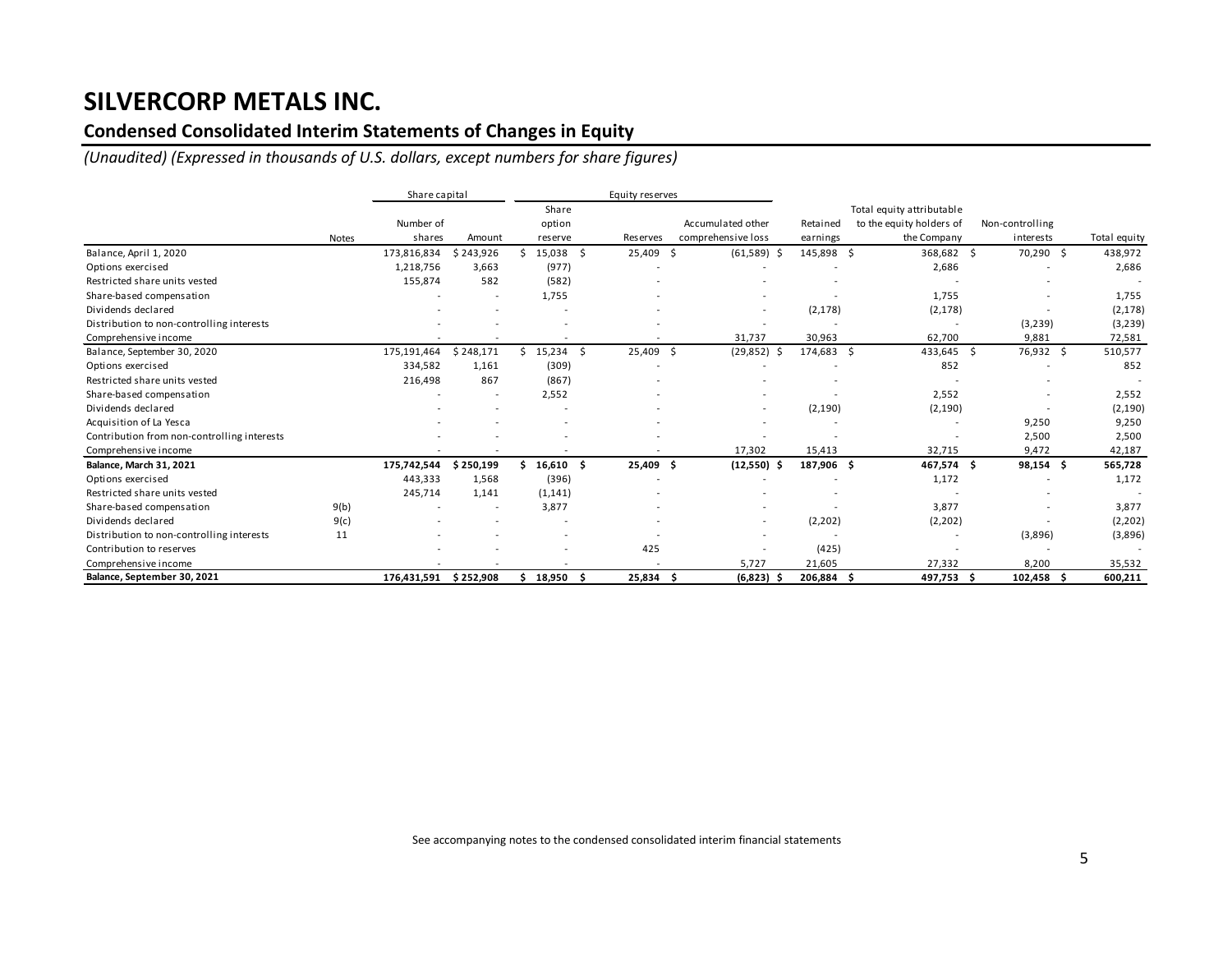**Notes to Condensed Consolidated Interim Financial Statements as at September 30, 2021 and for the three and six months ended September 30, 2021 and 2020**

*(Unaudited) (Expressed in thousands of U.S. dollars, except numbers for share and per share figures or otherwise stated)*

#### **1. CORPORATE INFORMATION**

Silvercorp Metals Inc., along with its subsidiary companies (collectively the "Company"), is engaged in the acquisition, exploration, development, and mining of mineral properties. The Company's producing mines are located in China, and current exploration and development projects are located in Mexico.

The Company is a publicly listed company incorporated in the Province of British Columbia, Canada, with limited liability under the legislation of the Province of British Columbia. The Company's shares are traded on the Toronto Stock Exchange and NYSE American.

The head office, registered address and records office of the Company are located at 1066 West Hastings Street, Suite 1750, Vancouver, British Columbia, Canada, V6E 3X1.

Operating results for the three and six months ended September 30, 2021, are not necessarily indicative of the results that may be expected for the year ending March 31, 2022.

#### **2. SIGNIFICANT ACCOUNTING POLICIES**

#### *(a) Statement of Compliance*

These condensed consolidated interim financial statements have been prepared in accordance with International Accounting Standard 34 – *Interim Financial Reporting ("IAS 34")* of the International Financial Reporting Standards ("IFRS") as issued by the International Accounting Standards Board ("IASB"). These condensed consolidated interim financial statements should be read in conjunction with the Company's audited consolidated financial statements for the year ended March 31, 2021. These condensed consolidated interim financial statements follow the same significant accounting policies set out in note 2 to the audited consolidated financial statements for the year ended March 31, 2021 except for the following:

Property, Plant and Equipment: Proceeds before Intended Use – Amendments to *IAS 16*

In May 2020, the IASB issued *Property, Plant and Equipment — Proceeds before Intended Use*, which prohibits entities deducting from the cost of an item of property, plant and equipment, any proceeds from selling items produced while bringing that asset to the location and condition necessary for it to be capable of operating in the manner intended by management. Instead, an entity recognizes the proceeds from selling such items, and the costs of producing those items, in profit or loss. The amendment is effective for annual reporting periods beginning on or after January 1, 2022 and must be applied retrospectively to items of property, plant and equipment made available for use on or after the beginning of the earliest period presented when the entity first applies the amendment.

The Company adopted this amendment on April 1, 2021 without any material impact.

These condensed consolidated interim financial statements were authorized for issue in accordance with a resolution of the Board of Directors dated November 3, 2021.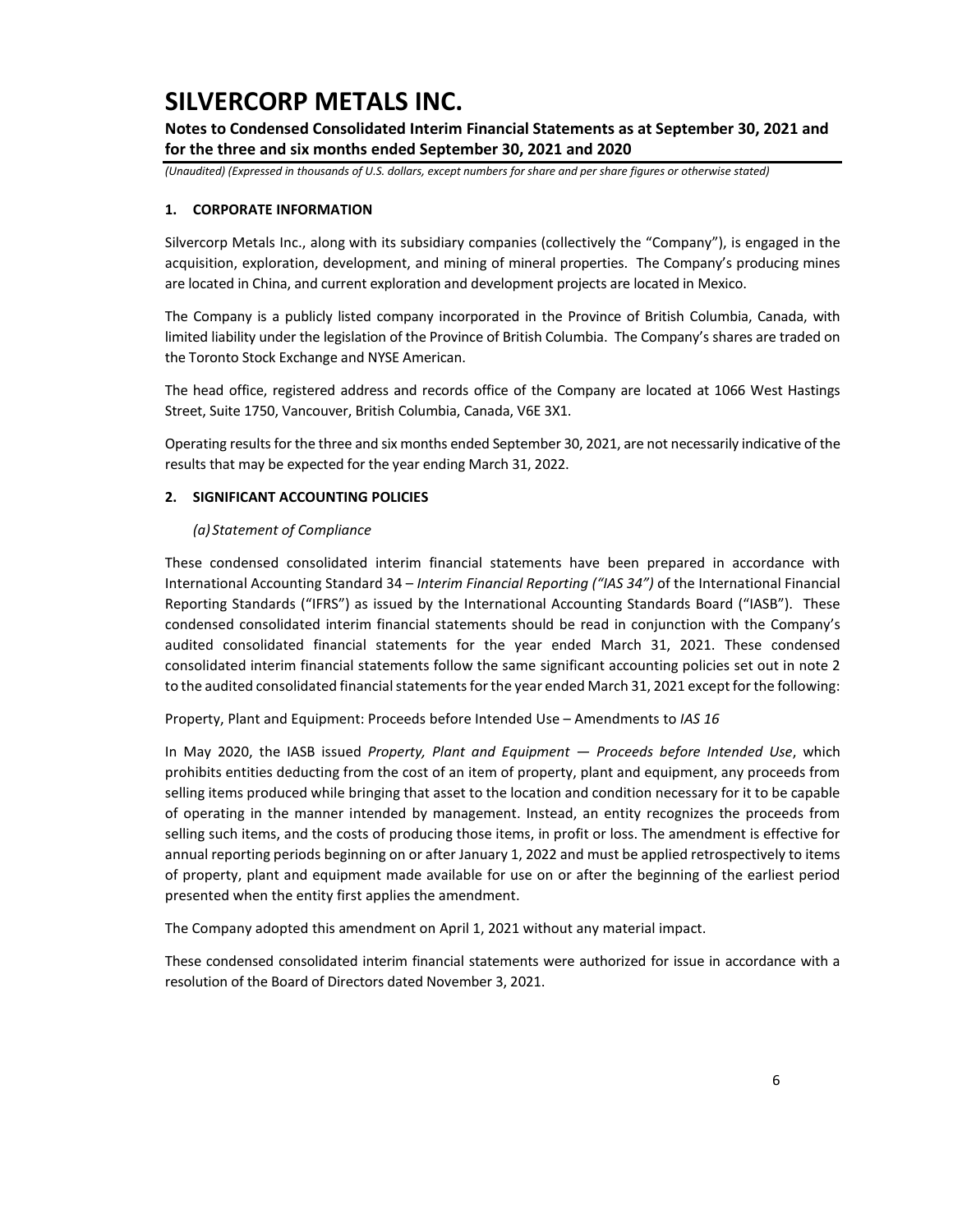**Notes to Condensed Consolidated Interim Financial Statements as at September 30, 2021 and for the three and six months ended September 30, 2021 and 2020**

*(Unaudited) (Expressed in thousands of U.S. dollars, except numbers for share and per share figures or otherwise stated)*

#### *(b)Basis of Consolidation*

These condensed consolidated interim financial statements include the accounts of the Company and its wholly or partially owned subsidiaries.

Subsidiaries are consolidated from the date on which the Company obtains control up to the date of the disposition of control. Control is achieved when the Company has power over the subsidiary, is exposed or has rights to variable returns from its involvement with the subsidiary and has the ability to use its power to affect its returns.

For non-wholly owned subsidiaries over which the Company has control, the net assets attributable to outside equity shareholders are presented as "non-controlling interests" in the equity section of the consolidated balance sheets. Net income for the period that is attributable to the non-controlling interests is calculated based on the ownership of the non-controlling interest shareholders in the subsidiary. Adjustments to recognize the non-controlling interests' share of changes to the subsidiary's equity are made even if this results in the non-controlling interests having a deficit balance. Changes in the Company's ownership interest in a subsidiary that do not result in a loss of control are recorded as equity transactions. The carrying amount of non-controlling interests is adjusted to reflect the change in the non-controlling interests' relative interests in the subsidiary and the difference between the adjustment to the carrying amount of non-controlling interest and the Company's share of proceeds received and/or consideration paid is recognized directly in equity and attributed to equity holders of the Company.

Balances, transactions, revenues and expenses between the Company and its subsidiaries are eliminated on consolidation.

|                                                     |                    | Proportion of ownership interest held |               |           |                      |  |  |
|-----------------------------------------------------|--------------------|---------------------------------------|---------------|-----------|----------------------|--|--|
|                                                     |                    | Country of                            | September 30, | March 31, |                      |  |  |
| Name of subsidiaries                                | Principal activity | incorporation                         | 2021          | 2021      | Mineral properties   |  |  |
| Silvercorp Metals China Inc.                        | Holding company    | Canada                                | 100%          | 100%      |                      |  |  |
| Silvercorp Metals (China) Inc.                      | Holding company    | China                                 | 100%          | 100%      |                      |  |  |
| 0875786 B.C. LTD.                                   | Holding company    | Canada                                | 100%          | 100%      |                      |  |  |
| Fortune Mining Limited                              | Holding company    | BVI (i)                               | 100%          | 100%      |                      |  |  |
| Fortune Copper Limited                              | Holding company    | <b>BVI</b>                            | 100%          | 100%      |                      |  |  |
| Fortune Gold Mining Limited                         | Holding company    | <b>BVI</b>                            | 100%          | 100%      |                      |  |  |
| Victor Resources Ltd.                               | Holding company    | <b>BVI</b>                            | 100%          | 100%      |                      |  |  |
| Yangtze Mining Ltd.                                 | Holding company    | <b>BVI</b>                            | 100%          | 100%      |                      |  |  |
| Victor Mining Ltd.                                  | Holding company    | <b>BVI</b>                            | 100%          | 100%      |                      |  |  |
| Yangtze Mining (H.K.) Ltd.                          | Holding company    | Hong Kong                             | 100%          | 100%      |                      |  |  |
| Fortune Gold Mining (H.K.) Limited                  | Holding company    | Hong Kong                             | 100%          | 100%      |                      |  |  |
| Wonder Success Limited                              | Holding company    | Hong Kong                             | 100%          | 100%      |                      |  |  |
| New Infini Silver Inc. ("New Infini")               | Holding company    | Canada                                | 43.8%         | 43.8%     |                      |  |  |
| Infini Metals Inc.                                  | Holding company    | <b>BVI</b>                            | 43.8%         | 43.8%     |                      |  |  |
| Infini Resources (Asia) Co. Ltd.                    | Holding company    | Hong Kong                             | 43.8%         | 43.8%     |                      |  |  |
| Golden Land (Asia) Ltd.                             | Holding company    | Hong Kong                             | 43.8%         | 43.8%     |                      |  |  |
| Henan Huawei Mining Co. Ltd. ("Henan Huawei")       | Mining             | China                                 | 80%           | 80%       | Ying Mining District |  |  |
| Henan Found Mining Co. Ltd. ("Henan Found")         | Mining             | China                                 | 77.5%         | 77.5%     |                      |  |  |
| Xinshao Yunxiang Mining Co., Ltd. ("Yunxiang")      | Mining             | China                                 | 70%           | 70%       | <b>BYP</b>           |  |  |
| Guangdong Found Mining Co. Ltd. ("Guangdong Found") | Mining             | China                                 | 99%           | 99%       | GC                   |  |  |
| Infini Resources S.A. de C.V.                       | Mining             | Mexico                                | 43.8%         | 43.8%     | La Yesca             |  |  |

Details of the Company's significant subsidiaries which are consolidated are as follows: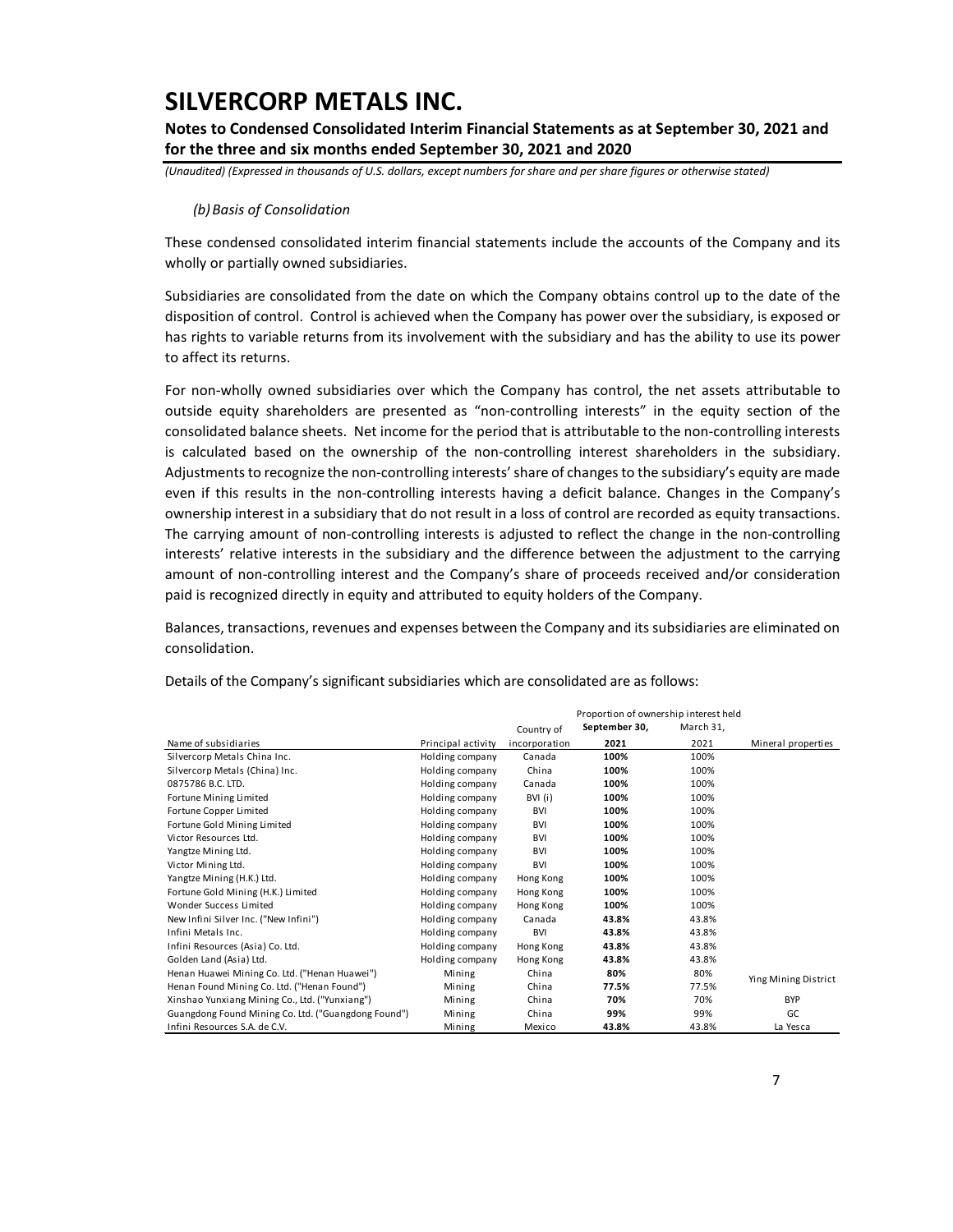**Notes to Condensed Consolidated Interim Financial Statements as at September 30, 2021 and for the three and six months ended September 30, 2021 and 2020**

*(Unaudited) (Expressed in thousands of U.S. dollars, except numbers for share and per share figures or otherwise stated)*

#### *(c) Significant Accounting Judgments and Estimates*

These condensed consolidated interim financial statements follow the same significant accounting judgments and estimates set out in note 2 to the audited consolidated financial statements for the year ended March 31, 2021.

#### **3. SHORT-TERM INVESTMENTS**

As at September 30, 2021, short-term investments consist of the following:

|                          | Amount | Interest rates | Maturity                            |
|--------------------------|--------|----------------|-------------------------------------|
| <b>Bonds</b>             | 20.165 | 5.38% - 13.00% | January 10, 2022 - January 16, 2025 |
| Money market instruments | 58.956 |                |                                     |
|                          | 79.121 |                |                                     |

During the three months ended September 30, 2021, the Company recorded impairment charges of \$777 against the bond investment as one of the bond issuers was in default to pay interest. The impairment charge was included in loss on investments on the condensed consolidated interim statement of income.

As at March 31, 2021, short-term investments consist of the following:

|                          | Amount | Interest rates | Maturity                             |
|--------------------------|--------|----------------|--------------------------------------|
| <b>Bonds</b>             | 15.812 | 5.38% - 13.00% | January 10, 2022 - September 3, 2024 |
| Money market instruments | 64.545 |                |                                      |
|                          | 80.357 |                |                                      |

#### **4. INVESTMENT IN ASSOCIATES**

*(a)* Investment in New Pacific Metals Corp.

In November 2020, NUAG completed a spin-out by way of a plan of arrangement (the "Arrangement") of its then wholly-owned subsidiary, Whitehorse Gold Corp. ("WHG"), which owns 100% Skukum Gold Project (formerly "Tagish Lake Gold Project") located in Yukon, Canada, and distributed all of the WHG common shares its shareholders on a pro rata basis.

As at September 30, 2021, the Company owned 43,917,216 common shares of NUAG (March 31, 2021 – 43,917,216), representing an ownership interest of 28.3% (March 31, 2021 – 28.6%).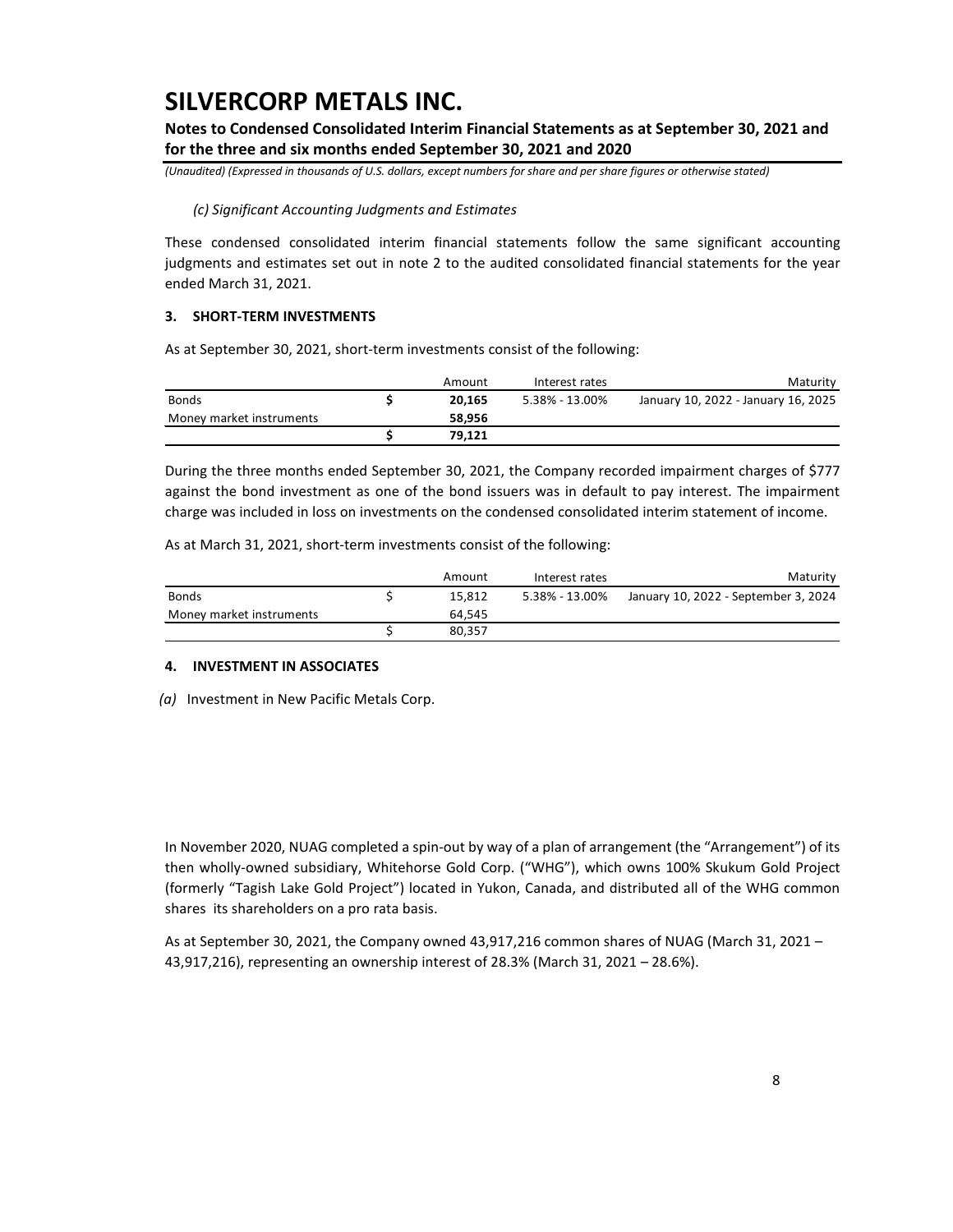**Notes to Condensed Consolidated Interim Financial Statements as at September 30, 2021 and for the three and six months ended September 30, 2021 and 2020**

*(Unaudited) (Expressed in thousands of U.S. dollars, except numbers for share and per share figures or otherwise stated)*

The summary of the investment in NUAG common shares and its market value as at the respective balance sheet dates are as follows:

|                                     |            |      |         |                   | Value of NUAG's     |  |  |
|-------------------------------------|------------|------|---------|-------------------|---------------------|--|--|
|                                     | Number of  |      |         | common shares per |                     |  |  |
|                                     | shares     |      | Amount  |                   | quoted market price |  |  |
| Balance April 1, 2020               | 42,596,506 | - \$ | 44,555  | -S                | 148,624             |  |  |
| Participation in public offering    | 1,320,710  |      | 5,805   |                   |                     |  |  |
| WHG Spin-out                        |            |      | (1,793) |                   |                     |  |  |
| Share of net loss                   |            |      | (1,672) |                   |                     |  |  |
| Share of other comprehensive loss   |            |      | (2,324) |                   |                     |  |  |
| Foreign exchange impact             |            |      | 5,828   |                   |                     |  |  |
| Balance March 31, 2021              | 43,917,216 | - \$ | 50,399  | \$                | 181,257             |  |  |
| Share of net loss                   |            |      | (587)   |                   |                     |  |  |
| Share of other comprehensive income |            |      | 3,182   |                   |                     |  |  |
| Foreign exchange impact             |            |      | (717)   |                   |                     |  |  |
| Balance September 30, 2021          | 43,917,216 | - \$ | 52,277  | S                 | 145,115             |  |  |

*(b)* Investment in Whitehorse Gold Corp.

Whitehorse Gold Corp. ("WHG") is a Canadian public company listed on the TSX Venture Exchange (symbol: WHG). WHG is a related party of the Company by way of one common director, and the Company accounts for its investment in WHG using the equity method as it is able to exercise significant influence over the financial and operating policies of WHG.

On May 14, 2021, the Company participated in a brokered private placement of WHG and purchased 4,000,000 units at a cost of \$4,960. Each unit was comprised of one WHG common share and one common share purchase warrant at exercise price of CAD\$2 per share. The common share purchase warrant expires on May 14, 2026.

As at September 30, 2021, the Company owned 15,514,285 common shares of WHG (March 31, 2021 – 11,514,285), representing an ownership interest of 29.5% (March 31, 2021 – 27.0%). The summary of the investment in WHG common shares and its market value as at the respective balance sheet dates are as follows:

|                                    |            |   | Value of WHG's    |     |                     |  |
|------------------------------------|------------|---|-------------------|-----|---------------------|--|
|                                    | Number of  |   | common shares per |     |                     |  |
|                                    | shares     |   | Amount            |     | quoted market price |  |
| Balance April 1, 2020              |            |   |                   |     |                     |  |
| Distributed under WHG spin-out     | 5,740,285  |   | 1,793             |     |                     |  |
| Participation in private placement | 5,774,000  |   | 1,326             |     |                     |  |
| Share of net loss                  |            |   | (174)             |     |                     |  |
| Foreign exchange impact            |            |   | 113               |     |                     |  |
| Balance March 31, 2021             | 11,514,285 | s | 3,058             | - S | 15,108              |  |
| Participation in private placement | 4,000,000  |   | 4,960             |     |                     |  |
| Share of net loss                  |            |   | (278)             |     |                     |  |
| Foreign exchange impact            |            |   | (284)             |     |                     |  |
| Balance September 30, 2021         | 15,514,285 |   | 7,456             |     | 9,376               |  |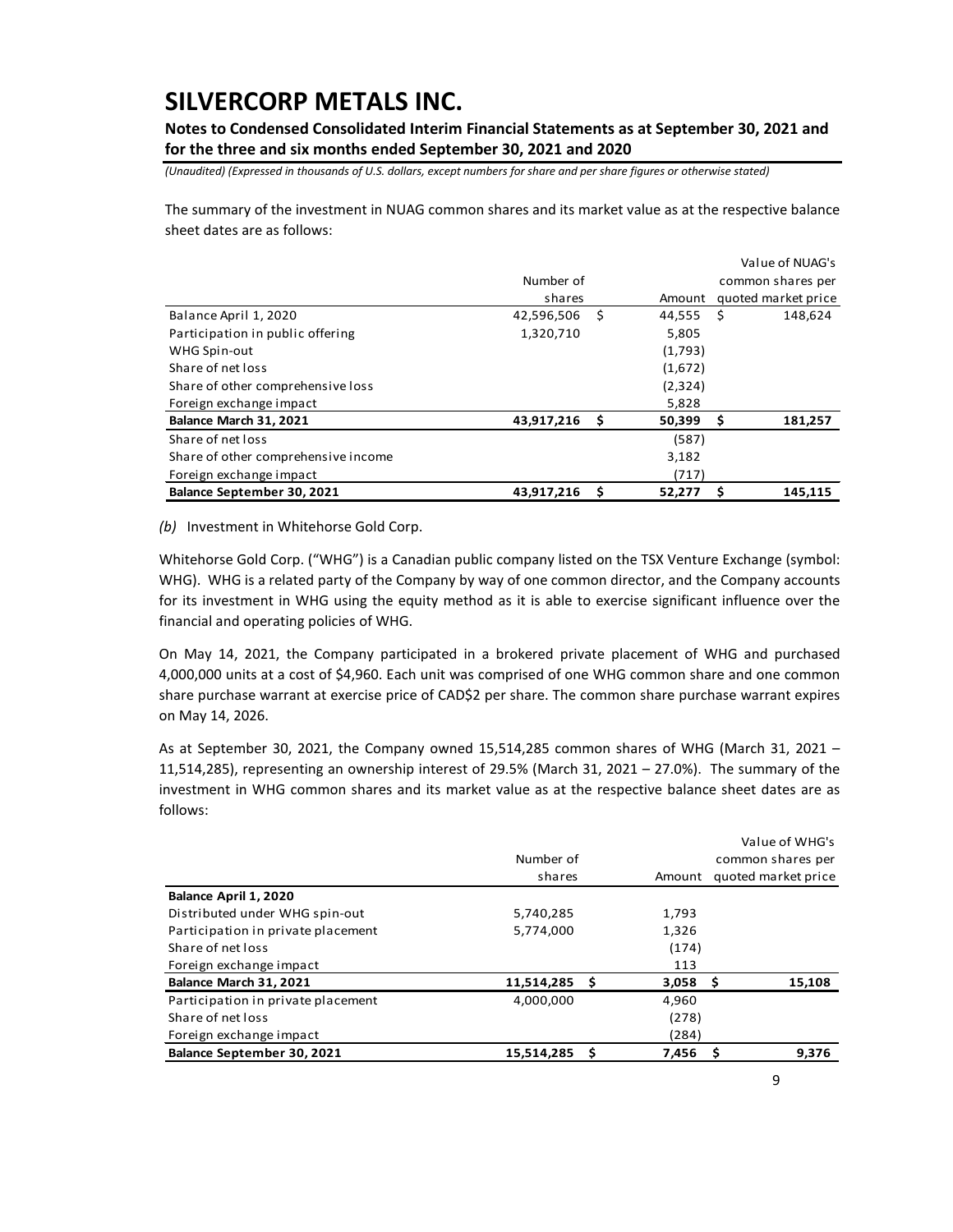**Notes to Condensed Consolidated Interim Financial Statements as at September 30, 2021 and for the three and six months ended September 30, 2021 and 2020**

*(Unaudited) (Expressed in thousands of U.S. dollars, except numbers for share and per share figures or otherwise stated)*

#### **5. OTHER INVESTMENTS**

|                                         |    | September 30, 2021 | March 31, 2021 |
|-----------------------------------------|----|--------------------|----------------|
| Equity investments designated as FVTOCI |    |                    |                |
| Public companies                        | \$ | 2,846              | \$<br>2,966    |
| Private companies                       |    | 2,319              | 2,289          |
|                                         |    | 5,165              | 5,255          |
| Equity investments designated as FVTPL  |    |                    |                |
| Public companies                        |    | 9,438              | 10,478         |
| Private companies                       |    | 3,708              |                |
|                                         |    | 13,146             | 10,478         |
| <b>Total</b>                            | Ś  | 18.311             | 15,733         |

Investments in publicly traded companies represent equity interests of other publicly-trading mining companies that the Company has acquired through the open market or through private placements. Investment in equity instruments that are held for trading are classified as FVTPL. For other investment in equity instruments, the Company can make an irrevocable election, on an instrument-by-instrument basis, to designate them as FVTOCI.

The continuity of such investments is as follows:

|                                                 |                   |    | <b>Accumulated fair</b><br>value change | <b>Accumulated fair</b><br>value change |
|-------------------------------------------------|-------------------|----|-----------------------------------------|-----------------------------------------|
|                                                 | <b>Fair Value</b> |    | included in OCI                         | included in P&L                         |
| April 1, 2020                                   | \$<br>8,750 \$    |    | $(34,879)$ \$                           |                                         |
| Gain on equity investments designated as FVTOCI | 12,069            |    | 12,069                                  |                                         |
| Gain on equity investments designated as FVTPL  | 7,188             |    |                                         | 7,188                                   |
| Acquisition                                     | 12,708            |    |                                         |                                         |
| Disposal                                        | (19, 301)         |    |                                         |                                         |
| Reclassified to short-term investments          | (7, 511)          |    |                                         |                                         |
| Impact of foreign currency translation          | 1,830             |    |                                         |                                         |
| March 31, 2021                                  | \$<br>15,733 \$   |    | $(22,810)$ \$                           | 7,188                                   |
| Gain on equity investments designated as FVTOCI | 870               |    | 870                                     |                                         |
| Loss equity investments designated as FVTPL     | (4,088)           |    |                                         | (4,088)                                 |
| Acquisition                                     | 6,917             |    |                                         |                                         |
| Disposal                                        | (974)             |    |                                         |                                         |
| Impact of foreign currency translation          | (147)             |    |                                         |                                         |
| September 30, 2021                              | \$<br>18,311      | -S | $(21,940)$ \$                           | 3,100                                   |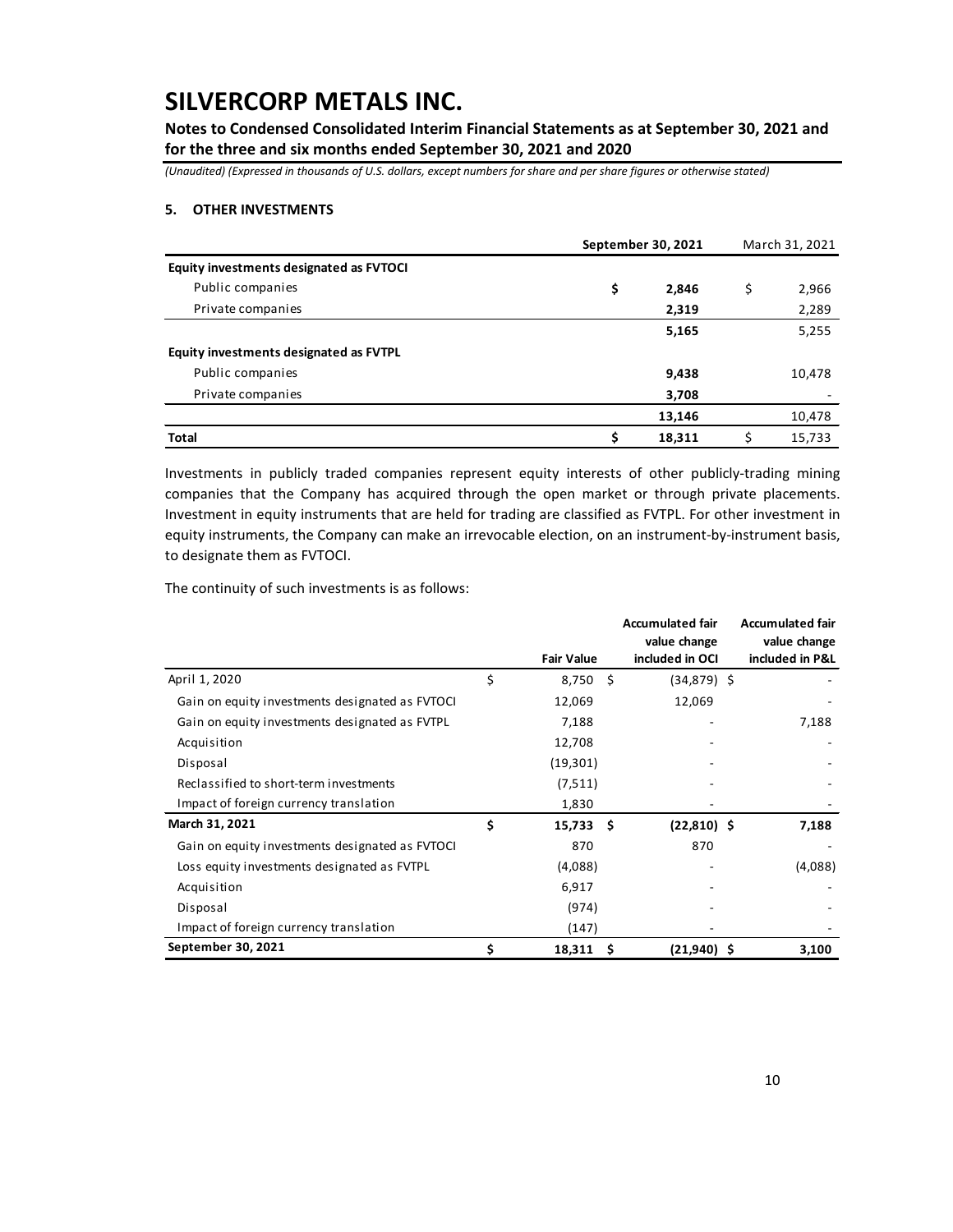**Notes to Condensed Consolidated Interim Financial Statements as at September 30, 2021 and for the three and six months ended September 30, 2021 and 2020**

*(Unaudited) (Expressed in thousands of U.S. dollars, except numbers for share and per share figures or otherwise stated)*

#### **6. PLANT AND EQUIPMENT**

Plant and equipment consist of:

|                                                                                                                                                                                                          | Land use rights |                             |    | Office         |            |                | Motor        |                | Construction |                          |          |                |  |
|----------------------------------------------------------------------------------------------------------------------------------------------------------------------------------------------------------|-----------------|-----------------------------|----|----------------|------------|----------------|--------------|----------------|--------------|--------------------------|----------|----------------|--|
| Cost                                                                                                                                                                                                     |                 | and building                |    | equipment      |            | Machinery      |              | vehicles       |              | in progress              |          | <b>Total</b>   |  |
| Balance as at April 1, 2020                                                                                                                                                                              | \$              | 96,454                      | Ŝ. | 8,010 \$       |            | 25,800 \$      |              | 6,416          | <b>S</b>     | $2,136$ \$               |          | 138,816        |  |
| Additions                                                                                                                                                                                                |                 | 182                         |    | 864            |            | 1,117          |              | 1,059          |              | 7,189                    |          | 10,411         |  |
| Disposals                                                                                                                                                                                                |                 | (205)                       |    | (250)          |            | (291)          |              | (480)          |              |                          |          | (1,226)        |  |
| Reclassification of asset groups <sup>(1)</sup>                                                                                                                                                          |                 | 5,579                       |    | 325            |            | 2,221          |              |                |              | (8, 125)                 |          |                |  |
| Impact of foreign currency translation                                                                                                                                                                   |                 | 8,141                       |    | 711            |            | 2,227          |              | 542            |              | 142                      |          | 11,763         |  |
| Balance as at March 31, 2021                                                                                                                                                                             | \$              | 110,151 \$                  |    | 9,660          | \$         | 31,074 \$      |              | $7,537$ \$     |              | $1,342 \quad $$          |          | 159,764        |  |
| Additions                                                                                                                                                                                                |                 | 257                         |    | 579            |            | 841            |              | 477            |              | 985                      |          | 3,139          |  |
| Disposals                                                                                                                                                                                                |                 | (278)                       |    | (46)           |            | (247)          |              | (131)          |              |                          |          | (702)          |  |
| Reclassification of asset groups <sup>(1)</sup>                                                                                                                                                          |                 | 903                         |    |                |            | 34             |              |                |              | (937)                    |          |                |  |
| Impact of foreign currency translation                                                                                                                                                                   |                 | 1,391                       |    | 93             |            | 413            |              | 99             |              | 18                       |          | 2,014          |  |
| Ending balance as at September 30, 2021                                                                                                                                                                  | Ś               | 112,424                     | \$ | $10,286$ \$    |            | $32,115$ \$    |              | 7,982 \$       |              | $1,408$ \$               |          | 164,215        |  |
| Impairment, accumulated depreciation and amortization                                                                                                                                                    |                 |                             |    |                |            |                |              |                |              |                          |          |                |  |
| Balance as at April 1, 2020                                                                                                                                                                              | \$              | $(43,987)$ \$               |    | $(5,375)$ \$   |            | $(18, 168)$ \$ |              | $(4,564)$ \$   |              |                          | $-5$     | (72,094)       |  |
| Disposals                                                                                                                                                                                                |                 | 90                          |    | 228            |            | 176            |              | 388            |              |                          |          | 882            |  |
| Depreciation and amortization                                                                                                                                                                            |                 | (3,921)                     |    | (630)          |            | (1,629)        |              | (496)          |              |                          |          | (6,676)        |  |
| Impact of foreign currency translation                                                                                                                                                                   |                 | (3,752)                     |    | (469)          |            | (1,550)        |              | (376)          |              | $\overline{\phantom{a}}$ |          | (6, 147)       |  |
| Balance as at March 31, 2021                                                                                                                                                                             | Ś               | $(51,570)$ \$               |    | $(6,246)$ \$   |            | $(21, 171)$ \$ |              | $(5,048)$ \$   |              |                          | \$       | (84,035)       |  |
| Disposals                                                                                                                                                                                                |                 | 153                         |    | 42             |            | 218            |              | 115            |              |                          |          | 528            |  |
| Depreciation and amortization                                                                                                                                                                            |                 | (2, 165)                    |    | (411)          |            | (1,048)        |              | (309)          |              |                          |          | (3,933)        |  |
| Impact of foreign currency translation                                                                                                                                                                   |                 | (647)                       |    | (52)           |            | (283)          |              | (67)           |              |                          |          | (1,049)        |  |
| Ending balance as at September 30, 2021                                                                                                                                                                  | \$              | $(54,229)$ \$               |    | $(6,667)$ \$   |            | $(22, 284)$ \$ |              | $(5,309)$ \$   |              | ä,                       | \$       | (88, 489)      |  |
|                                                                                                                                                                                                          |                 |                             |    |                |            |                |              |                |              |                          |          |                |  |
| <b>Carrying amounts</b>                                                                                                                                                                                  |                 |                             | \$ |                |            |                |              |                | \$           |                          |          |                |  |
| Balance as at March 31, 2021                                                                                                                                                                             | \$<br>\$        | 58,581<br>58,195            | \$ | 3,414<br>3,619 | \$<br>\$   | 9,903<br>9,831 | \$<br>\$     | 2,489<br>2,673 | \$           | 1,342<br>1,408           | \$<br>\$ | 75,729         |  |
| Ending balance as at September 30, 2021<br><sup>(1)</sup> When an asset is available for use, it is reclassified from construction in progress to one of the appropriate plant and equipment categories. |                 |                             |    |                |            |                |              |                |              |                          |          | 75,726         |  |
|                                                                                                                                                                                                          |                 |                             |    |                |            |                |              |                |              |                          |          |                |  |
| Carrying amounts as at September 30, 2021                                                                                                                                                                |                 | <b>Ying Mining District</b> |    |                | <b>BYP</b> |                |              | GC             |              | Other                    |          | Total          |  |
| Land use rights and building                                                                                                                                                                             | \$              | 41.364                      | Ŝ. | 2,941          |            | Ŝ.             | 12,124       | \$             |              | \$<br>1,766              |          | 58,195         |  |
| Office equipment                                                                                                                                                                                         |                 | 2,777                       |    |                | 17         |                | 518          |                |              | 307                      |          | 3,619          |  |
| Machinery                                                                                                                                                                                                |                 | 7,295                       |    | 179            |            |                | 2,296        |                |              | 61                       |          | 9,831          |  |
| Motor vehicles                                                                                                                                                                                           |                 | 2,111                       |    |                | 19         |                | 325          |                |              | 218                      |          | 2,673          |  |
| Construction in progress                                                                                                                                                                                 |                 | 833                         |    | 540            |            |                | 35           |                |              |                          |          | 1,408          |  |
| Total                                                                                                                                                                                                    | Ś               | 54,380                      | Ś. | 3,696          |            | \$             | 15,298       | \$             |              | 2,352<br>Ś.              |          | 75,726         |  |
|                                                                                                                                                                                                          |                 |                             |    |                | <b>BYP</b> |                | GC           |                |              |                          |          |                |  |
| Carrying amounts as at March 31, 2021                                                                                                                                                                    | \$              | Ying Mining District        |    | $3,047$ \$     |            |                |              |                |              | Other                    |          | Total          |  |
| Land use rights and building                                                                                                                                                                             |                 | 41,177 \$                   |    |                |            |                | 448          | $12,369$ \$    |              | 1,988<br>- \$<br>299     |          | 58,581         |  |
| Office equipment                                                                                                                                                                                         |                 | 2,647                       |    |                | 20         |                |              |                |              |                          |          | 3,414          |  |
| Machinery<br>Motor vehicles                                                                                                                                                                              |                 | 7,114                       |    | 213            | 20         |                | 2,576<br>359 |                |              | 193                      |          | 9,903          |  |
| Construction in progress                                                                                                                                                                                 |                 | 1,917<br>796                |    | 533            |            |                | 13           |                |              |                          |          | 2,489<br>1,342 |  |
|                                                                                                                                                                                                          |                 |                             |    |                |            |                |              |                |              |                          |          |                |  |

During the three and six months ended September 30, 2021, certain plant and equipment were disposed for proceeds of \$4 and \$38 (three and six months ended September 30, 2020 - \$nil and 1) and resulting in loss of \$51 and \$136 (three and six months ended September 30, 2020 - loss of \$19 and \$211).

Total \$ 53,651 \$ 3,833 \$ 15,765 \$ 2,480 \$ 75,729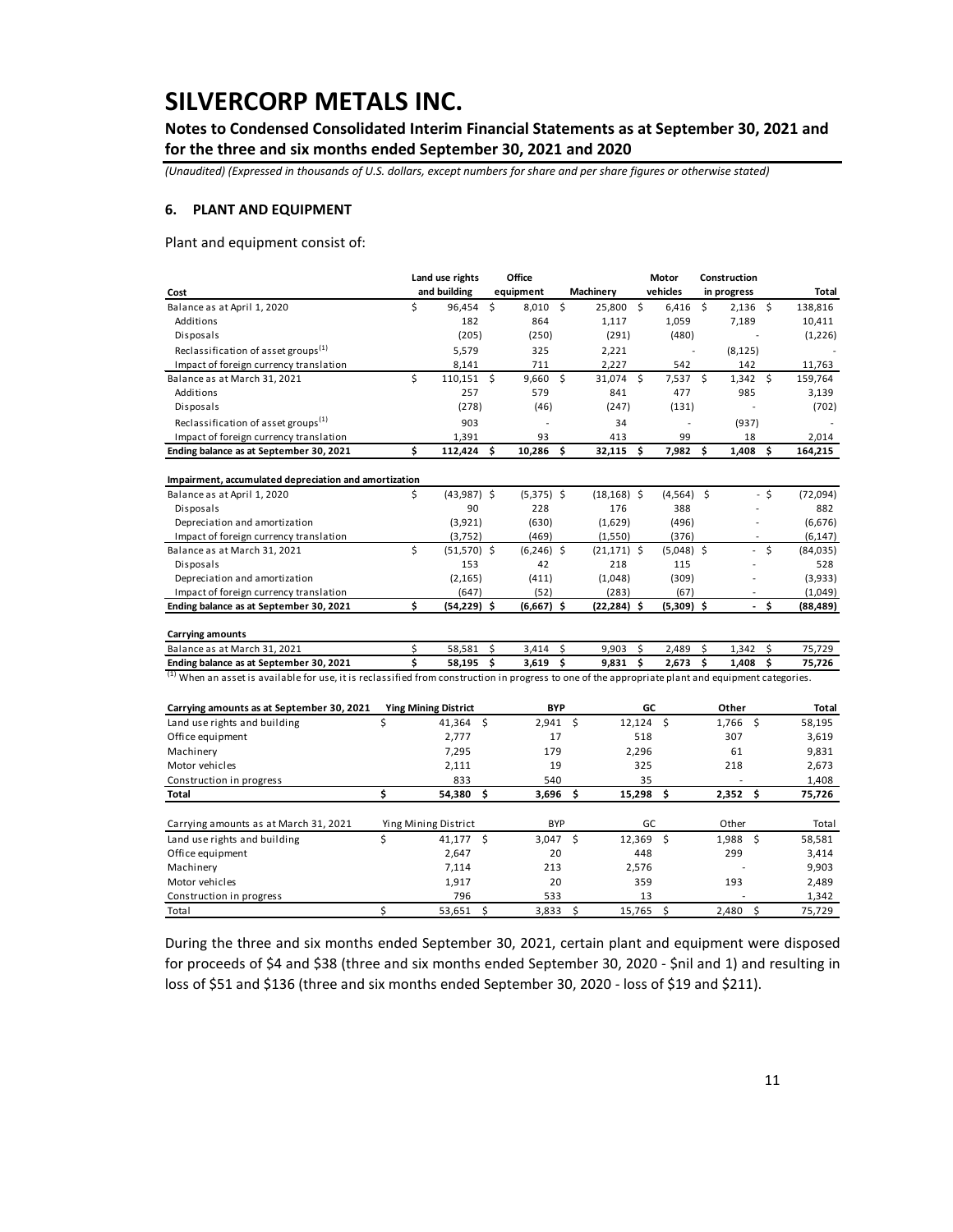**Notes to Condensed Consolidated Interim Financial Statements as at September 30, 2021 and for the three and six months ended September 30, 2021 and 2020**

*(Unaudited) (Expressed in thousands of U.S. dollars, except numbers for share and per share figures or otherwise stated)*

#### **7. MINERAL RIGHTS AND PROPERTIES**

Mineral rights and properties consist of:

|                                         |    | Producing and development properties |     |               |     |           |    | <b>Exploration and evaluation properties</b> |     |                |    |              |
|-----------------------------------------|----|--------------------------------------|-----|---------------|-----|-----------|----|----------------------------------------------|-----|----------------|----|--------------|
| Cost                                    |    | <b>Ying Mining District</b>          |     | <b>BYP</b>    |     | GC        |    | <b>RZY</b>                                   |     | La Yesca       |    | <b>Total</b> |
| Balance as at April 1, 2020             |    | 293,136 \$                           |     | 63,572 \$     |     | 103,311   |    | $$164$ \$                                    |     | $\sim$         | Ś  | 460,183      |
| Capitalized expenditures                |    | 31,138                               |     | 30            |     | 3,890     |    |                                              |     | 87             |    | 35,145       |
| Acquisition                             |    |                                      |     |               |     |           |    |                                              |     | 16,660         |    | 16,660       |
| Environmental rehabiliation             |    | (1,268)                              |     | (135)         |     | (207)     |    |                                              |     |                |    | (1,610)      |
| Foreign currecy translation impact      |    | 24,994                               |     | 1,142         |     | 8,616     |    | 21                                           |     |                |    | 34,773       |
| Balance as at March 31, 2021            | ς  | 348,000                              | -S  | 64,609        | Ŝ.  | 115,610   | Ś  | 185                                          | Ŝ.  | 16,747         | Ś. | 545,151      |
| Capitalized expenditures                |    | 18,777                               |     |               |     | 2,331     |    |                                              |     | 1,076          |    | 22,184       |
| Foreign currecy translation impact      |    | 4.550                                |     | 195           |     | 1.481     |    | (2)                                          |     |                |    | 6,224        |
| Ending balance as at September 30, 2021 | \$ | 371,327                              | Ŝ.  | 64,804        | \$. | 119,422   | \$ | 183                                          | \$. | 17,823         | s  | 573,559      |
| Impairment and accumulated depletion    |    |                                      |     |               |     |           |    |                                              |     |                |    |              |
| Balance as at April 1, 2020             | Ś. | $(100, 390)$ \$                      |     | $(56,688)$ \$ |     | (78, 355) | Š. | $(164)$ \$                                   |     | $\sim$         | Ś  | (235, 597)   |
| Depletion                               |    | (13,921)                             |     |               |     | (2, 419)  |    |                                              |     |                |    | (16, 340)    |
| Foreign currecy translation impact      |    | (8.666)                              |     | (576)         |     | (6, 522)  |    | (21)                                         |     |                |    | (15, 785)    |
| Balance as at March 31, 2021            | Ś  | $(122, 977)$ \$                      |     | $(57,264)$ \$ |     | (87, 296) | Š. | $(185)$ \$                                   |     | $\sim$         | Ś  | (267, 722)   |
| Depletion                               |    | (8, 167)                             |     |               |     | (1,480)   |    |                                              |     |                |    | (9,647)      |
| Foreign currecy translation impact      |    | (1,612)                              |     | (101)         |     | (1, 114)  |    | 2                                            |     |                |    | (2,825)      |
| Ending balance as at September 30, 2021 | \$ | $(132,756)$ \$                       |     | $(57,365)$ \$ |     | (89, 890) | \$ | $(183)$ \$                                   |     | $\blacksquare$ | \$ | (280, 194)   |
| <b>Carrying amounts</b>                 |    |                                      |     |               |     |           |    |                                              |     |                |    |              |
| Balance as at March 31, 2021            |    | 225.023                              |     | 7,345         | Ś   | 28,314    | \$ |                                              | Ŝ   | 16,747         |    | 277,429      |
| Ending balance as at September 30, 2021 |    | 238,571                              | \$. | 7,439         | Ś   | 29,532    | \$ |                                              | \$. | 17,823         |    | 293,365      |

In September 2021, the Company, through a 100% owned subsidiary of Henan Found, paid \$3,093 (RMB¥20.0 million) as a refundable deposit to register participation in an online open auction to acquire a 100% interest in the Kuanping silver-lead-zinc-gold project (the "Kuanping Project"). The acquisition was through the acquisition of a 100% interest in the shares of Shanxian Xinbaoyuan Mining Co. Ltd. ("Xinbaoyuan"), an affiliate of a Henan Provincial government-controlled company located in Sanmenxia City, Henan Province. The only asset held by Xinbaoyuan is the Kuanping Project. The Kuanping Project is located in Shanzhou District, Sanmenxia City, Henan Province, China, approximately 33 kilometres ("km") north of Ying Mining District. It covers an area of 12.39 km<sup>2</sup>, being approximately 3 km wide (east-west) and 5 km long (north-south).

In October 2021, the Company won the auction for a total consideration of approximately \$13,500, including approximately \$11,400 (RMB ¥73.5 million) for 100% of the common shares of Xinbaoyuan (the "Share Consideration") plus the assumption of approximately \$2,100 (RMB ¥13.3 million) debt (the "Debt"). The execution of the share transfer agreement was completed and the Company paid the Share Consideration and the Debt in October, 2021.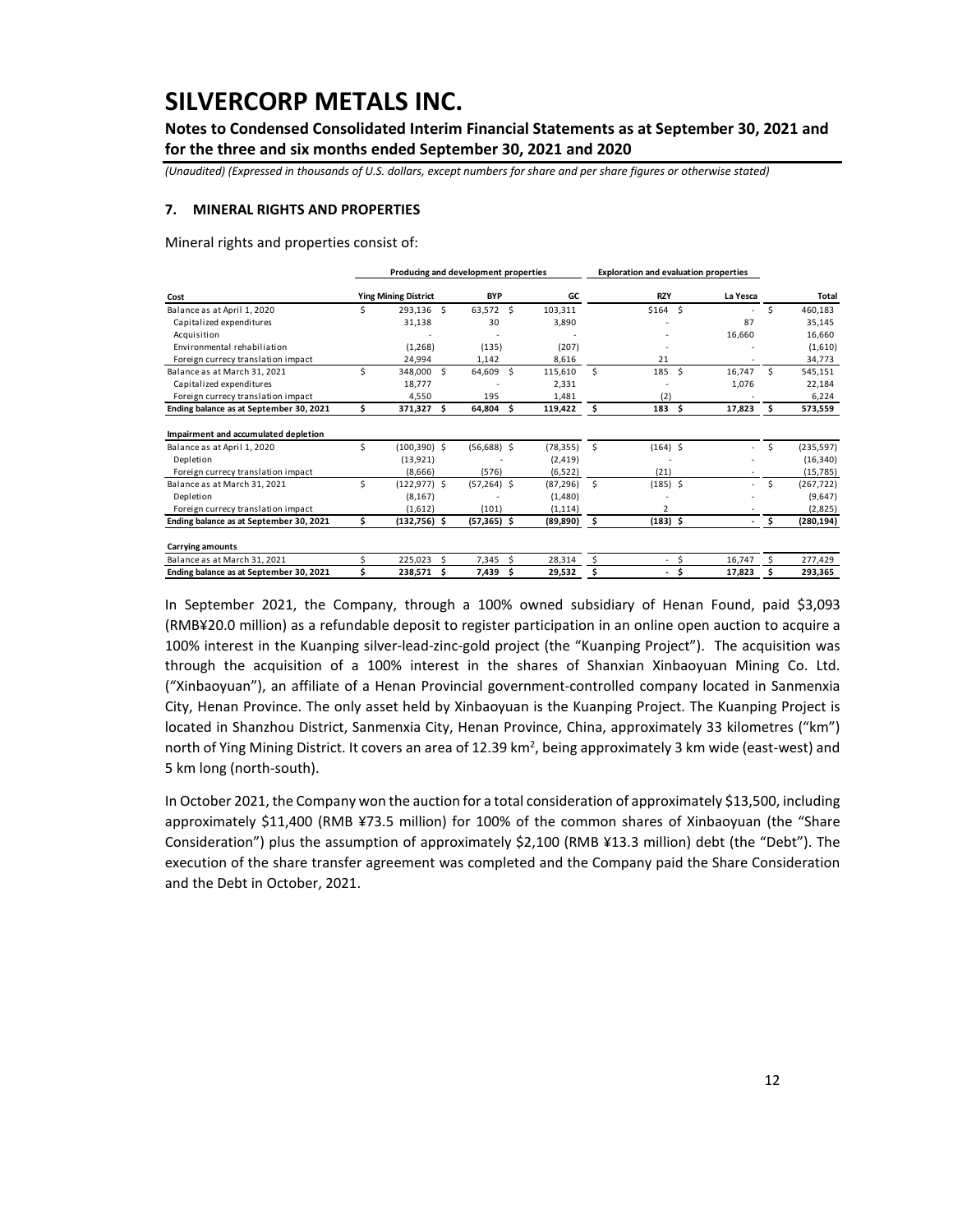**Notes to Condensed Consolidated Interim Financial Statements as at September 30, 2021 and for the three and six months ended September 30, 2021 and 2020**

*(Unaudited) (Expressed in thousands of U.S. dollars, except numbers for share and per share figures or otherwise stated)*

#### **8. LEASES**

The following table summarizes changes in the Company's lease receivable and lease obligation related to the Company's office lease and sublease.

|                                | Lease Receivable |    | <b>Lease Obligation</b> |
|--------------------------------|------------------|----|-------------------------|
| Balance, April 1, 2020         | \$<br>534 \$     |    | 2,069                   |
| Interest accrual               | 24               |    | 95                      |
| Interest received or paid      | (24)             |    | (95)                    |
| Principal repayment            | (196)            |    | (563)                   |
| Foreign exchange impact        | 58               |    | 235                     |
| <b>Balance, March 31, 2021</b> | \$<br>396 \$     |    | 1,741                   |
| Interest accrual               | 9                |    | 39                      |
| Interest received or paid      | (9)              |    | (39)                    |
| Principal repayment            | (108)            |    | (311)                   |
| Foreign exchange impact        | (1)              |    | (14)                    |
| Balance, September 30, 2021    | \$<br>287S       |    | 1,416                   |
| Less: current portion          | (210)            |    | (657)                   |
| Non-current portion            | \$<br>77         | Ŝ. | 759                     |

The following table presents a reconciliation of the Company's undiscounted cash flows to their present value for its lease receivable and lease obligation as at September 30, 2021:

|                                  | Lease Receivable | <b>Lease Obligation</b> |       |  |
|----------------------------------|------------------|-------------------------|-------|--|
| Within 1 year                    |                  | 228 <sup>5</sup>        | 687   |  |
| Between 2 to 5 years             |                  | 69                      | 827   |  |
| <b>Total undiscounted amount</b> |                  | 297                     | 1,514 |  |
| Less future interest             |                  | (10)                    | (98)  |  |
| <b>Total discounted amount</b>   |                  | 287                     | 1,416 |  |
| Less: current portion            |                  | (210)                   | (657) |  |
| Non-current portion              |                  | 77                      | 759   |  |

The lease receivable and lease obligation were discounted using an estimated incremental borrowing rate of 5%.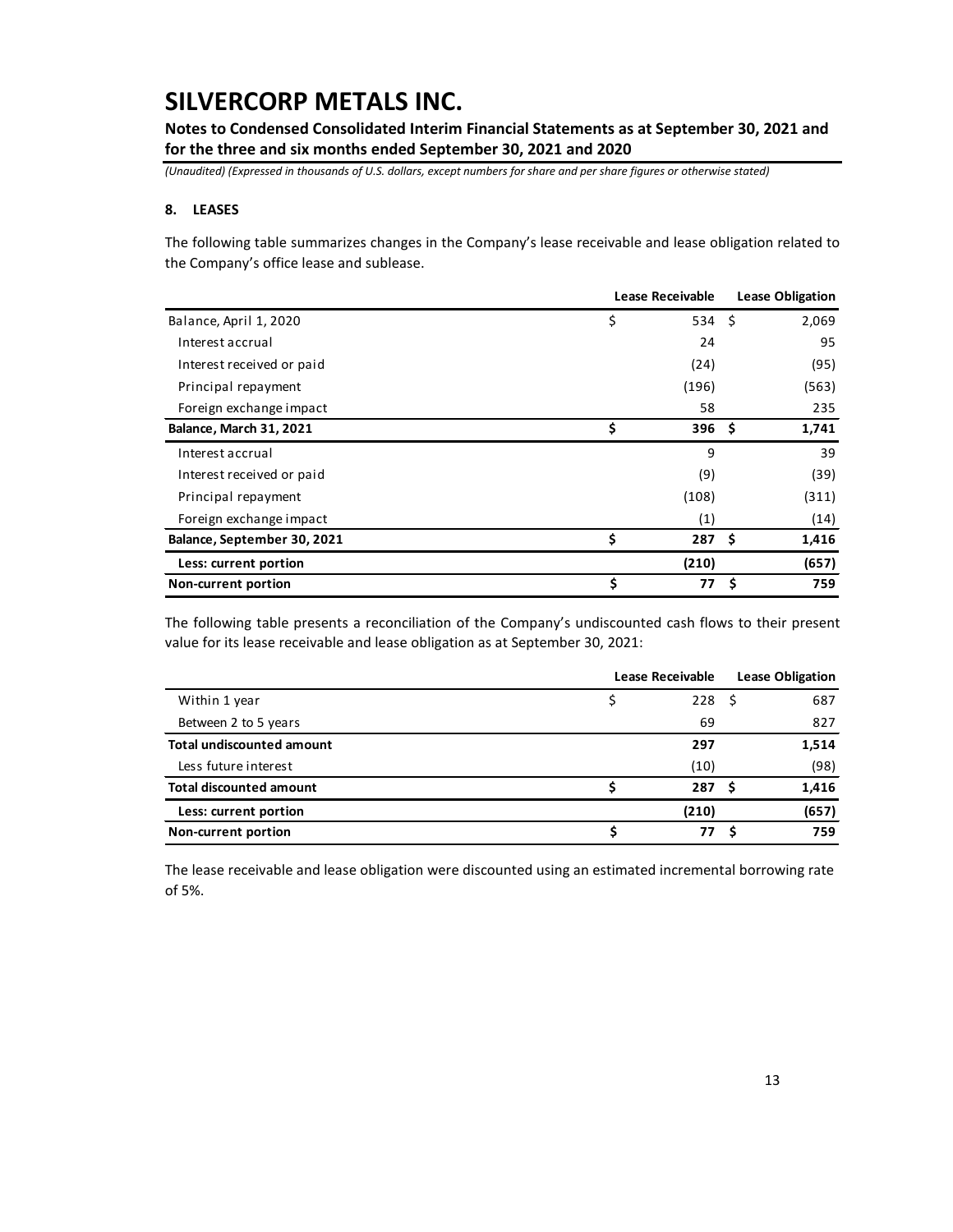**Notes to Condensed Consolidated Interim Financial Statements as at September 30, 2021 and for the three and six months ended September 30, 2021 and 2020**

*(Unaudited) (Expressed in thousands of U.S. dollars, except numbers for share and per share figures or otherwise stated)*

#### **9. SHARE CAPITAL**

#### *(a) Authorized*

Unlimited number of common shares without par value. All shares issued as at September 30, 2021 were fully paid.

#### *(b) Share-based compensation*

The Company has a share-based compensation plan (the "Plan") which consists of stock options, restricted share units (the "RSUs") and performance share units (the "PSUs"). The Plan allows for the maximum number of common shares to be reserved for issuance on any share-based compensation to be a rolling 10% of the issued and outstanding common shares from time to time. Furthermore, no more than 3% of the reserve may be granted in the form of RSUs and PSUs.

For the three and six months ended September 30, 2021, a total of \$1,773 and \$3,877, respectively (three and six months ended September 30, 2020 - \$1,032 and \$1,755) in share-based compensation expense was recognized and included in the general and administrative expenses and property evaluation and business development expenses on the condensed consolidated interim statements of income.

#### *(i) Stock options*

The following is a summary of option transactions:

|                             |                  | Weighted average   |
|-----------------------------|------------------|--------------------|
|                             |                  | exercise price per |
|                             | Number of shares | share CAD\$        |
| Balance, April 1, 2020      | 2,423,760        | \$<br>3.00         |
| Option granted              | 1,127,000        | 7.25               |
| Options exercised           | (1,553,338)      | 3.02               |
| Options cancelled           | (135,004)        | 4.52               |
| Balance, March 31, 2021     | 1,862,418        | 5.45               |
| Options exercised           | (443, 333)       | 3.28               |
| Options cancelled           | (25,000)         | 7.06               |
| Balance, September 30, 2021 | 1,394,085        | 6.11               |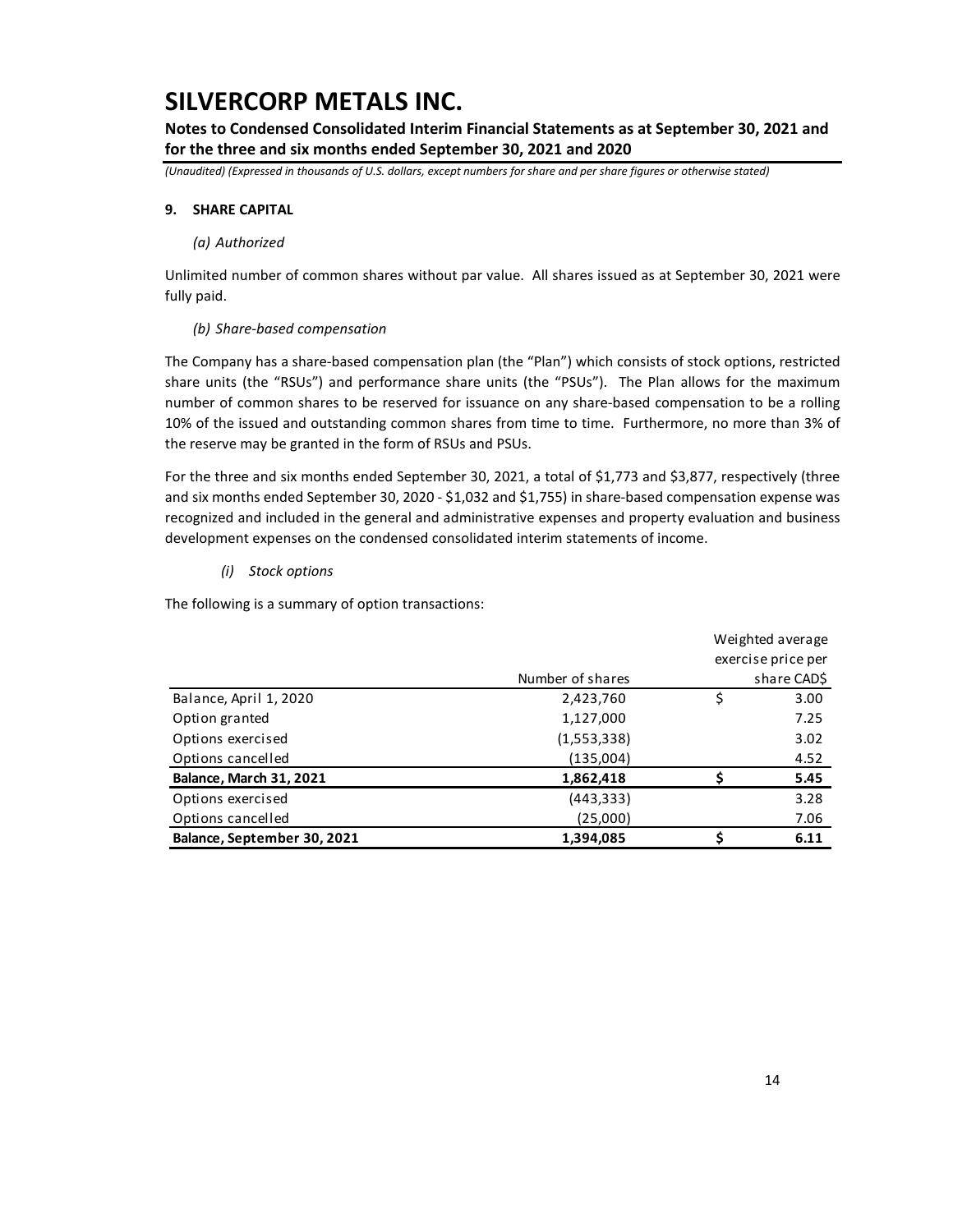**Notes to Condensed Consolidated Interim Financial Statements as at September 30, 2021 and for the three and six months ended September 30, 2021 and 2020**

*(Unaudited) (Expressed in thousands of U.S. dollars, except numbers for share and per share figures or otherwise stated)*

The following table summarizes information about stock options outstanding as at September 30, 2021:

|                         |                    |                                      |                                   |                          | Weighted       |
|-------------------------|--------------------|--------------------------------------|-----------------------------------|--------------------------|----------------|
|                         | Number of options  |                                      | Weighted average Weighted average | Number of options        | average        |
|                         |                    | outstanding at remaining contractual | exercise price in                 | exercisable at           | exercise price |
| Exercise price in CAD\$ | September 30, 2021 | life (Years)                         |                                   | CAD\$ September 30, 2021 | in CAD\$       |
| 2.60                    | 353,750            | $0.13 \quad$ \$                      | 2.60                              | 353.750                  | 2.60           |
| 5.46                    | 560,335            | $3.65 \quad$ \$                      | 5.46                              | 178,998                  | 5.46           |
| 9.45                    | 480.000            | 4.11 <sub>5</sub>                    | 9.45                              | 80.002                   | 9.45           |
| \$2.60 to \$9.45        | 1,394,085          | 2.92                                 | 6.11                              | 612,750 \$               | 4.33           |

#### *(ii) RSUs*

The following is a summary of RSUs transactions:

|                             |                  |                    | Weighted average      |  |  |
|-----------------------------|------------------|--------------------|-----------------------|--|--|
|                             |                  | grant date closing |                       |  |  |
|                             | Number of shares |                    | price per share \$CAD |  |  |
| Balance, April 1, 2020      | 677,374          | \$                 | 4.94                  |  |  |
| Granted                     | 1,021,500        |                    | 6.68                  |  |  |
| Cancelled                   | (77, 166)        |                    | 5.82                  |  |  |
| Distributed                 | (372,372)        |                    | 5.05                  |  |  |
| Balance, March 31, 2021     | 1,249,336        | \$                 | 6.28                  |  |  |
| Granted                     | 1,000,000        |                    | 6.40                  |  |  |
| Cancelled                   | (21,000)         |                    | 6.50                  |  |  |
| Distributed                 | (245, 714)       |                    | 5.71                  |  |  |
| Balance, September 30, 2021 | 1,982,622        | Ś                  | 6.41                  |  |  |

Subsequent to September 30, 2021, a total of 113,250 RSUs were distributed.

*(c) Cash dividends declared*

#### **10. ACCUMULATED OTHER COMPREHENSIVE LOSS**

|                                                                 | September 30, 2021 | March 31, 2021 |
|-----------------------------------------------------------------|--------------------|----------------|
| Change in fair value on equity investments designated as FVTOCI | 21,458             | 22,328         |
| Share of other comprehensive (income) loss in associate         | (2,593)            | 589            |
| Currency translation adjustment                                 | (12.042)           | (10, 367)      |
| Balance, end of the period                                      | 6.823              | 12,550         |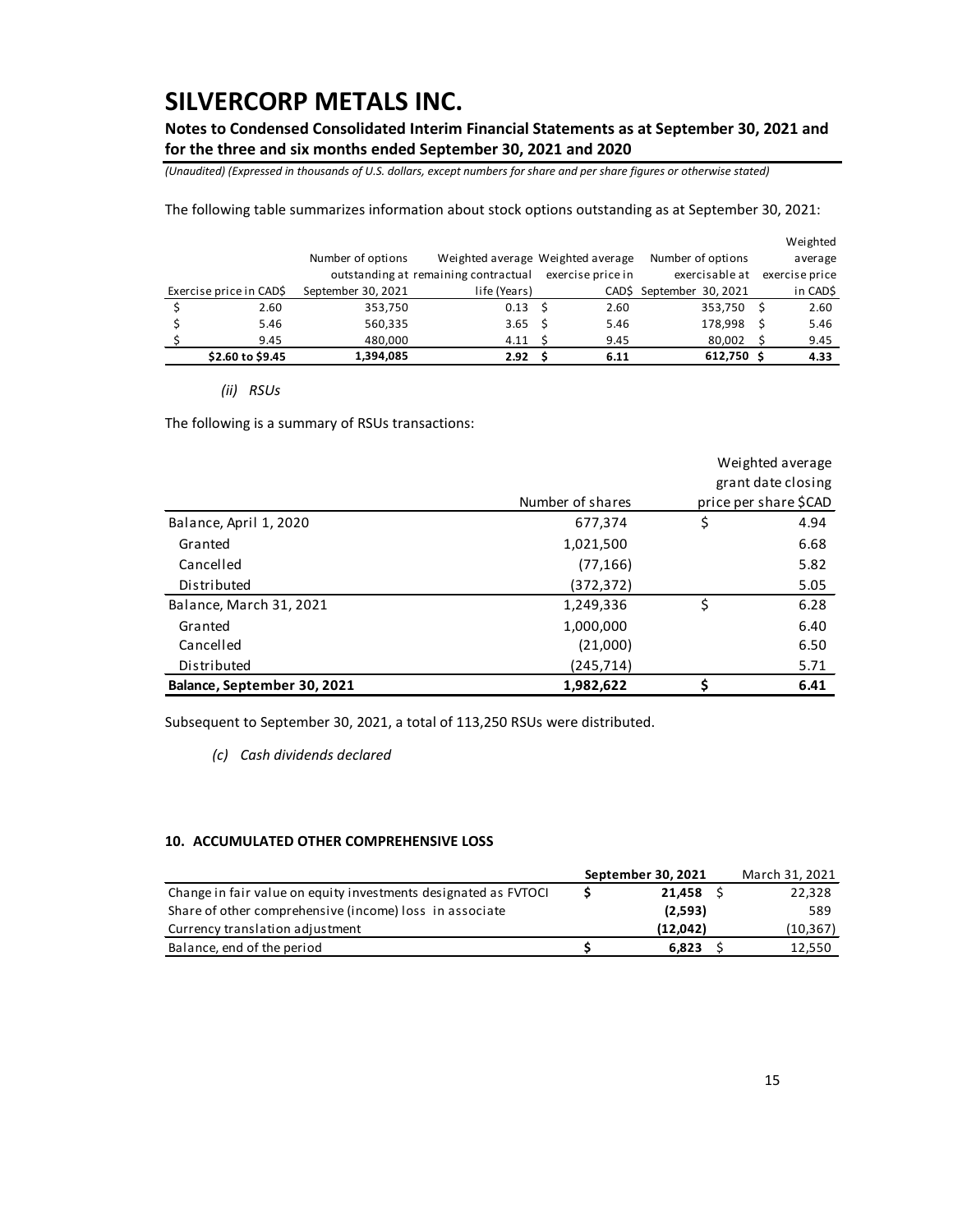**Notes to Condensed Consolidated Interim Financial Statements as at September 30, 2021 and for the three and six months ended September 30, 2021 and 2020**

*(Unaudited) (Expressed in thousands of U.S. dollars, except numbers for share and per share figures or otherwise stated)*

#### **11. NON-CONTROLLING INTERESTS**

The continuity of non-controlling interests is summarized as follows:

|                                     | Henan        |    | Henan                    |    |            | Guangdong                |   |                                |              |
|-------------------------------------|--------------|----|--------------------------|----|------------|--------------------------|---|--------------------------------|--------------|
|                                     | Found        |    | Huawei                   |    | Yunxiang   | Found                    |   | New Infini                     | Total        |
| Balance, April 1, 2020              | 63,331<br>Ś. | S. | 4.702                    | Ŝ. | $2,723$ \$ | (466)                    |   | \$<br>$\overline{\phantom{a}}$ | 70,290<br>.S |
| Share of net income (loss)          | 13,210       |    | 639                      |    | 219        | 88                       |   | (23)                           | 14,133       |
| Share of other comprehensive income | 4,623        |    | 480                      |    | 90         | 27                       |   | ٠                              | 5,220        |
| Acquisition of La Yesca             |              |    | $\overline{\phantom{a}}$ |    | ۰          | $\overline{\phantom{a}}$ |   | 9.250                          | 9,250        |
| Contributions                       |              |    | ۰                        |    |            |                          |   | 2,500                          | 2,500        |
| Distributions                       | (2.600)      |    | (639)                    |    |            |                          |   |                                | (3,239)      |
| Balance, March 31, 2021             | 78,564<br>S. |    | $5,182 \quad $$          |    | $3,032$ \$ | (351)                    | Ś | 11,727                         | 98,154<br>S  |
| Share of net income (loss)          | 7,212        |    | 215                      |    | (107)      | 79                       |   | (14)                           | 7,385        |
| Share of other comprehensive income | 685          |    | 87                       |    | 37         | 6                        |   | ٠                              | 815          |
| Distributions                       | (3,266)      |    | (630)                    |    | -          |                          |   | ٠                              | (3,896)      |
| Balance, September 30, 2021         | 83,195<br>Ś. |    | 4.854                    | S  | $2,962$ \$ | (266)                    |   | 11.713                         | \$102.458    |

As at September 30, 2021, non-controlling interests in Henan Found, Henan Huawei, Yunxiang, Guangdong Found and New Infini were 22.5%, 20%, 30%, 1%, and 56.25%, respectively (March 31, 2021 – 22.5%, 20%, 30%, 1%, and 56.25%, respectively).

#### **12. RELATED PARTY TRANSACTIONS**

Related party transactions are made on terms agreed upon by the related parties. The balances with related parties are unsecured, non-interest bearing, and due on demand. Related party transactions not disclosed elsewhere in the condensed consolidated interim financial statements are as follows:

| Due from related parties | September 30, 2021 March 31, 2021 |      |     |
|--------------------------|-----------------------------------|------|-----|
| NUAG (a)                 |                                   | 58 S | 59  |
| WHG(b)                   |                                   | 13   | 19  |
| Henan Non-ferrous (c)    |                                   | 797  | 769 |
|                          |                                   | 868  | 847 |

(a) The Company recovers costs for services rendered to NUAG and expenses incurred on behalf of NUAG pursuant to a services and administrative costs reallocation agreement. During the three and six months ended September 30, 2021, the Company recovered \$173 and \$336 (three and six months ended September 30, 2020 - \$179 and \$340), from NUAG for services rendered and expenses incurred on behalf of NUAG. The costs recovered from NUAG were recorded as a direct reduction of general and administrative expenses on the consolidated statements of income.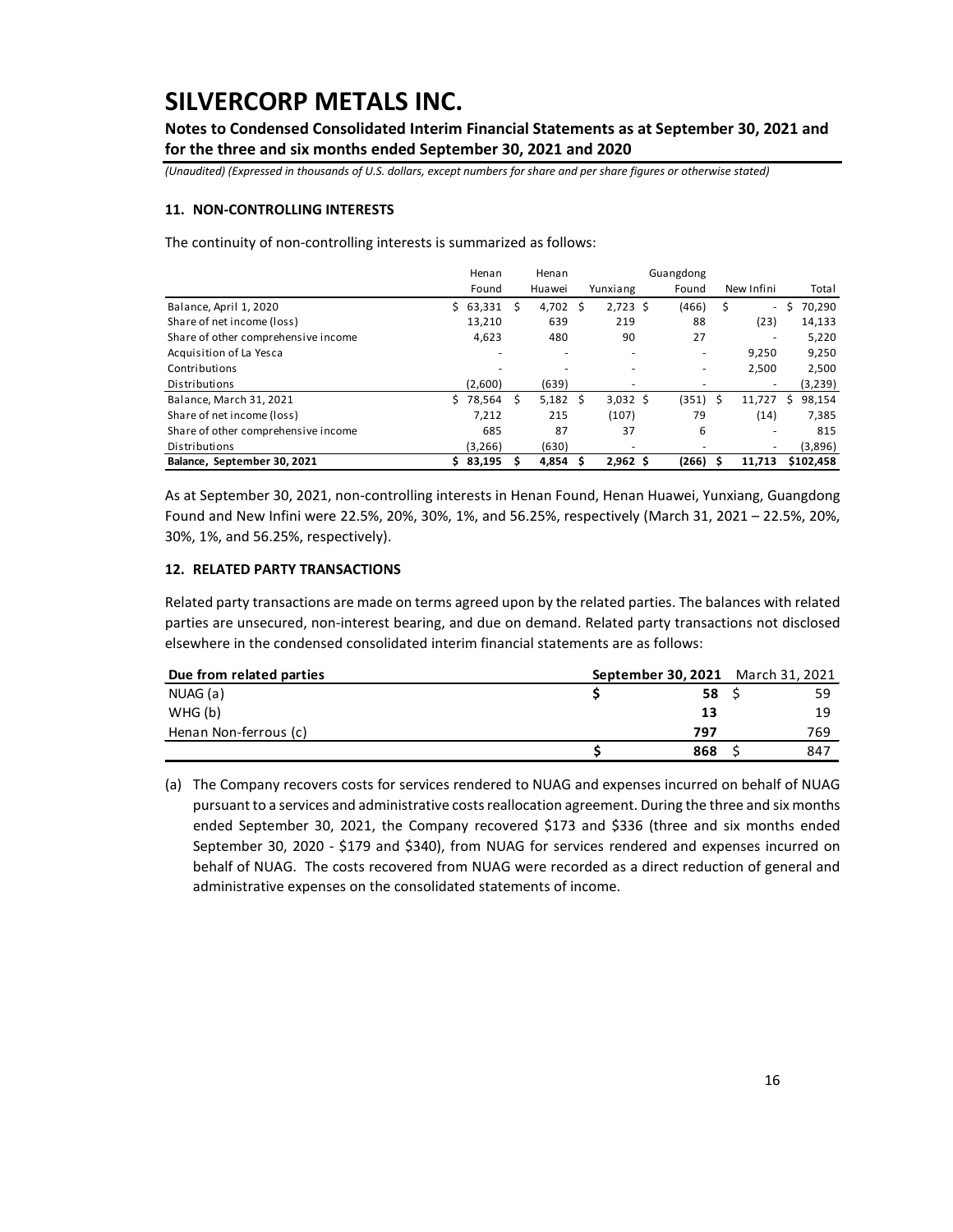**Notes to Condensed Consolidated Interim Financial Statements as at September 30, 2021 and for the three and six months ended September 30, 2021 and 2020**

*(Unaudited) (Expressed in thousands of U.S. dollars, except numbers for share and per share figures or otherwise stated)*

(c) In January 2021, Henan Found advanced a loan of \$744 (RMB¥5 million) to Henan Non-ferrous. The loan bears an interest rate of 4.35% per annum.

The balances with related parties are unsecured.

#### **13. GENERAL AND ADMINISTRATIVE**

General and administrative expenses consist of:

|                                    | Three months ended September 30, 2021 |           |  |                          |  |       |  |           |       | Three months ended September 30, 2020 |       |  |
|------------------------------------|---------------------------------------|-----------|--|--------------------------|--|-------|--|-----------|-------|---------------------------------------|-------|--|
|                                    |                                       | Corporate |  | <b>Mines</b>             |  | Total |  | Corporate | Mines |                                       | Total |  |
| Amortization and depreciation      |                                       | 144       |  | 343                      |  | 487   |  | 132       |       | 305                                   | 437   |  |
| Office and administrative expenses |                                       | 379       |  | 707                      |  | 1.086 |  | 492       |       | 740                                   | 1,232 |  |
| Professional fees                  |                                       | 192       |  | 113                      |  | 305   |  | 45        | 114   |                                       | 159   |  |
| Salaries and benefits              |                                       | 1.366     |  | 1.598                    |  | 2.964 |  | 1,099     | 1.180 |                                       | 2,279 |  |
| Share-based compensation           |                                       | 1.668     |  | $\overline{\phantom{a}}$ |  | 1,668 |  | 1,016     |       | $\overline{\phantom{a}}$              | 1,016 |  |
|                                    |                                       | 3.749     |  | 2.761                    |  | 6,510 |  | 2.784     | 2,339 |                                       | 5,123 |  |

|                                    | Six months ended September 30, 2021 |                                    |     |       |           |        |       | Six months ended September 30, 2020 |       |       |  |       |  |
|------------------------------------|-------------------------------------|------------------------------------|-----|-------|-----------|--------|-------|-------------------------------------|-------|-------|--|-------|--|
|                                    |                                     | <b>Mines</b><br>Total<br>Corporate |     |       | Corporate |        | Mines |                                     | Total |       |  |       |  |
| Amortization and depreciation      |                                     | 290                                | - S | 678   |           | 968    |       | 252                                 |       | 593   |  | 845   |  |
| Office and administrative expenses |                                     | 947                                |     | 1,392 |           | 2,339  |       | 1,028                               |       | 1,331 |  | 2,359 |  |
| Professional fees                  |                                     | 337                                |     | 219   |           | 556    |       | 363                                 |       | 227   |  | 590   |  |
| Salaries and benefits              |                                     | 2.354                              |     | 2.984 |           | 5,338  |       | 2,132                               |       | 2,245 |  | 4,377 |  |
| Share-based compensation           |                                     | 3,659                              |     |       |           | 3,659  |       | 1,696                               |       |       |  | 1,696 |  |
|                                    |                                     | 7.587                              |     | 5.273 |           | 12,860 |       | 5,471                               |       | 4,396 |  | 9,867 |  |

#### **14. GOVERNMENT FEES AND OTHER TAXES**

Government fees and other taxes consist of:

|                 |      | Three months ended September 30, | Six months ended September 30, |  |       |  |  |
|-----------------|------|----------------------------------|--------------------------------|--|-------|--|--|
|                 | 2021 | 2020                             | 2021                           |  | 2020  |  |  |
| Government fees | 17   | 14                               | 28                             |  | 28    |  |  |
| Other taxes     | 693  | 634                              | 1.373                          |  | 1.160 |  |  |
|                 | 710  | 648                              | 1,401                          |  | 1.188 |  |  |

Government fees include environmental protection fees paid to the state and local Chinese government. Other taxes were composed of surtax on value-added tax, land usage levy, stamp duty and other miscellaneous levies, duties and taxes imposed by the state and local Chinese government.

#### **15. FINANCE ITEMS**

|                 | Three months ended September 30. |      |       | Six months ended September 30. |  |  |
|-----------------|----------------------------------|------|-------|--------------------------------|--|--|
| Finance income  | 2021                             | 2020 | 2021  | 2020                           |  |  |
| Interest income | 1.344                            | 741  | 2.537 | 1,688                          |  |  |
| Dividend income | -                                | -    | 160   |                                |  |  |
|                 | 1.344                            | 741  | 2.697 | 1,688                          |  |  |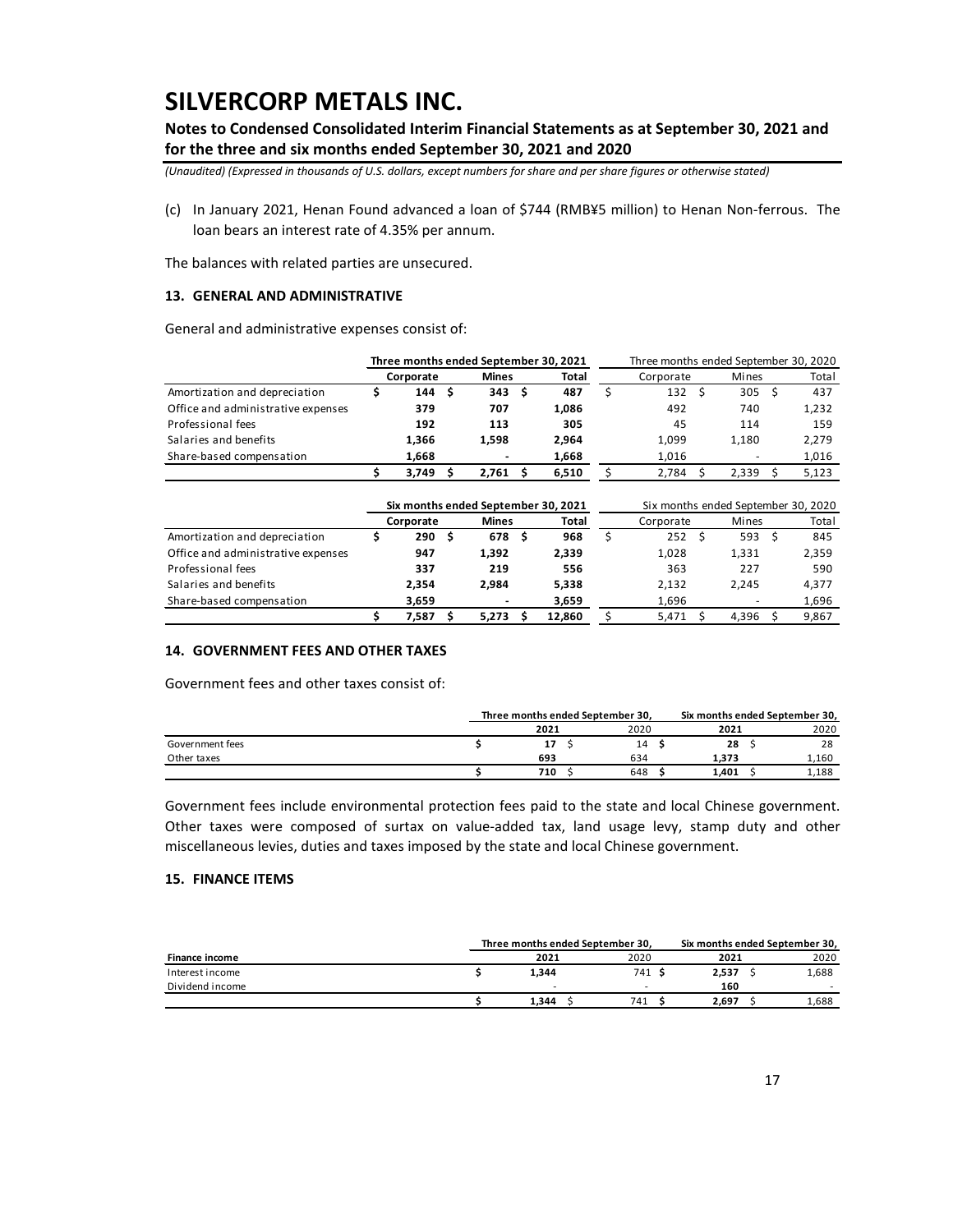**Notes to Condensed Consolidated Interim Financial Statements as at September 30, 2021 and for the three and six months ended September 30, 2021 and 2020**

*(Unaudited) (Expressed in thousands of U.S. dollars, except numbers for share and per share figures or otherwise stated)*

|                                                                                           | Three months ended September 30, |      | Six months ended September 30, |      |  |  |  |  |
|-------------------------------------------------------------------------------------------|----------------------------------|------|--------------------------------|------|--|--|--|--|
| <b>Finance costs</b>                                                                      | 2021                             | 2020 | 2021                           | 2020 |  |  |  |  |
| Interest on lease obligation                                                              | 19                               | 25S  | 39                             | 50   |  |  |  |  |
| (Gain) loss on disposal of bonds<br>Unwinding of discount of environmental rehabilitation |                                  | (12) |                                | 41   |  |  |  |  |
| provision                                                                                 | 67                               |      | 135                            | 140  |  |  |  |  |
|                                                                                           | 86                               | 84   | 174                            |      |  |  |  |  |

#### **16. INCOME TAX**

The significant components of income tax expense are as follows:

|                    | Three months ended September 30, |       |        | Six months ended September 30, |  |  |
|--------------------|----------------------------------|-------|--------|--------------------------------|--|--|
| Income tax expense | 2021                             | 2020  | 2021   | 2020                           |  |  |
| Current            | 3.181                            | 5,155 | 7.144  | 9,724                          |  |  |
| Deferred           | 2.174                            | 722   | 3.028  | 1,535                          |  |  |
|                    | 5.355                            | 5.877 | 10.172 | 11,259                         |  |  |

#### **17. FINANCIAL INSTRUMENTS**

The Company manages its exposure to financial risks, including liquidity risk, foreign exchange risk, interest rate risk, credit risk and equity price risk in accordance with its risk management framework. The Company's Board of Directors has overall responsibility for the establishment and oversight of the Company's risk management framework and reviews the Company's policies on an ongoing basis.

The Company classifies its fair value measurements within a fair value hierarchy, which reflects the significance of the inputs used in making the measurements as defined in IFRS 13, Fair Value Measurement ("IFRS 13").

Level 1 – Unadjusted quoted prices at the measurement date for identical assets or liabilities in active markets.

Level 3 – Unobservable inputs which are supported by little or no market activity.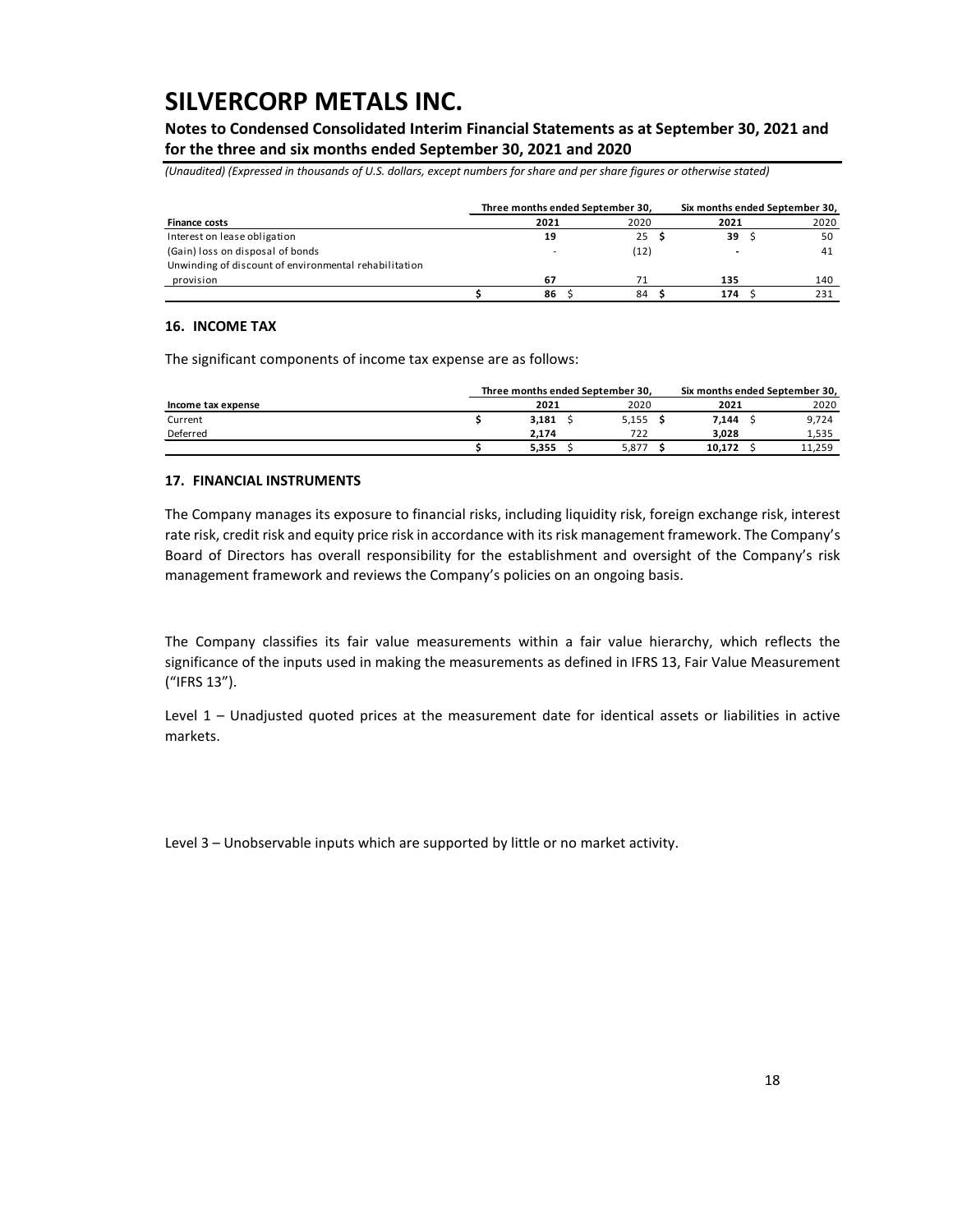**Notes to Condensed Consolidated Interim Financial Statements as at September 30, 2021 and for the three and six months ended September 30, 2021 and 2020**

*(Unaudited) (Expressed in thousands of U.S. dollars, except numbers for share and per share figures or otherwise stated)*

The following tables set forth the Company's financial assets and liabilities that are measured at fair value level on a recurring basis within the fair value hierarchy as at September 30, 2021 and March 31, 2021 that are not otherwise disclosed. As required by IFRS 13, the assets and liabilities are classified in their entirety based on the lowest level of input that is significant to the fair value measurement.

|                                                   | Fair value as at September 30, 2021 |              |  |   |      |       |  |         |  |  |  |  |  |
|---------------------------------------------------|-------------------------------------|--------------|--|---|------|-------|--|---------|--|--|--|--|--|
| <b>Recurring measurements</b>                     | Level 1<br>Level 2<br>Level 3       |              |  |   |      |       |  | Total   |  |  |  |  |  |
| <b>Financial assets</b>                           |                                     |              |  |   |      |       |  |         |  |  |  |  |  |
| Cash and cash equivalents                         |                                     | $141,929$ \$ |  |   | $-S$ |       |  | 141.929 |  |  |  |  |  |
| Short-term investments - money market instruments |                                     | 58,956       |  | ٠ |      | ٠     |  | 58,956  |  |  |  |  |  |
| Investments in public companies                   |                                     | 12.284       |  | ٠ |      | ٠     |  | 12,284  |  |  |  |  |  |
| Investments in private companies                  |                                     |              |  | ٠ |      | 6.027 |  | 6.027   |  |  |  |  |  |

|                                                   | Fair value as at March 31, 2021 |                          |  |         |         |                          |         |  |  |  |  |  |
|---------------------------------------------------|---------------------------------|--------------------------|--|---------|---------|--------------------------|---------|--|--|--|--|--|
| <b>Recurring measurements</b>                     |                                 | Level 1                  |  | Level 2 | Level 3 |                          |         |  |  |  |  |  |
| <b>Financial assets</b>                           |                                 |                          |  |         |         |                          |         |  |  |  |  |  |
| Cash and cash equivalents                         |                                 | 118,735 \$               |  | $-S$    |         | $\sim$                   | 118.735 |  |  |  |  |  |
| Short-term investments - money market instruments |                                 | 64,545                   |  | ۰       |         | $\overline{\phantom{a}}$ | 64,545  |  |  |  |  |  |
| Investments in public companies                   |                                 | 13.444                   |  | ۰       |         | ۰                        | 13.444  |  |  |  |  |  |
| Investments in private companies                  |                                 | $\overline{\phantom{0}}$ |  | ۰       | 2.289   |                          | 2,289   |  |  |  |  |  |

Fair value of the other financial instruments excluded from the table above approximates their carrying amount as at September 30, 2021 and March 31, 2021, due to the short-term nature of these instruments.

There were no transfers into or out of Level 3 during the three and six months ended September 30, 2021 and 2020.

#### *(b) Liquidity risk*

Liquidity risk is the risk that the Company will not be able to meet its short-term business requirements. The Company has in place a planning and budgeting process to help determine the funds required to support the Company's normal operating requirements on an ongoing basis and its expansion plans.

In the normal course of business, the Company enters into contracts that give rise to commitments for future minimum payments. The following summarizes the remaining contractual maturities of the Company's financial liabilities.

|                                          | September 30, 2021 | March 31, 2021 |  |        |  |        |
|------------------------------------------|--------------------|----------------|--|--------|--|--------|
|                                          | Within a year      | 2-5 vears      |  |        |  | Total  |
| Accounts payable and accrued liabilities | 38.060             | $\sim$         |  | 38.060 |  | 30,298 |
| Lease obligation                         | 657                | 759            |  | 1.416  |  | 1,741  |
|                                          | 38.717             | 759            |  | 39.476 |  | 32,039 |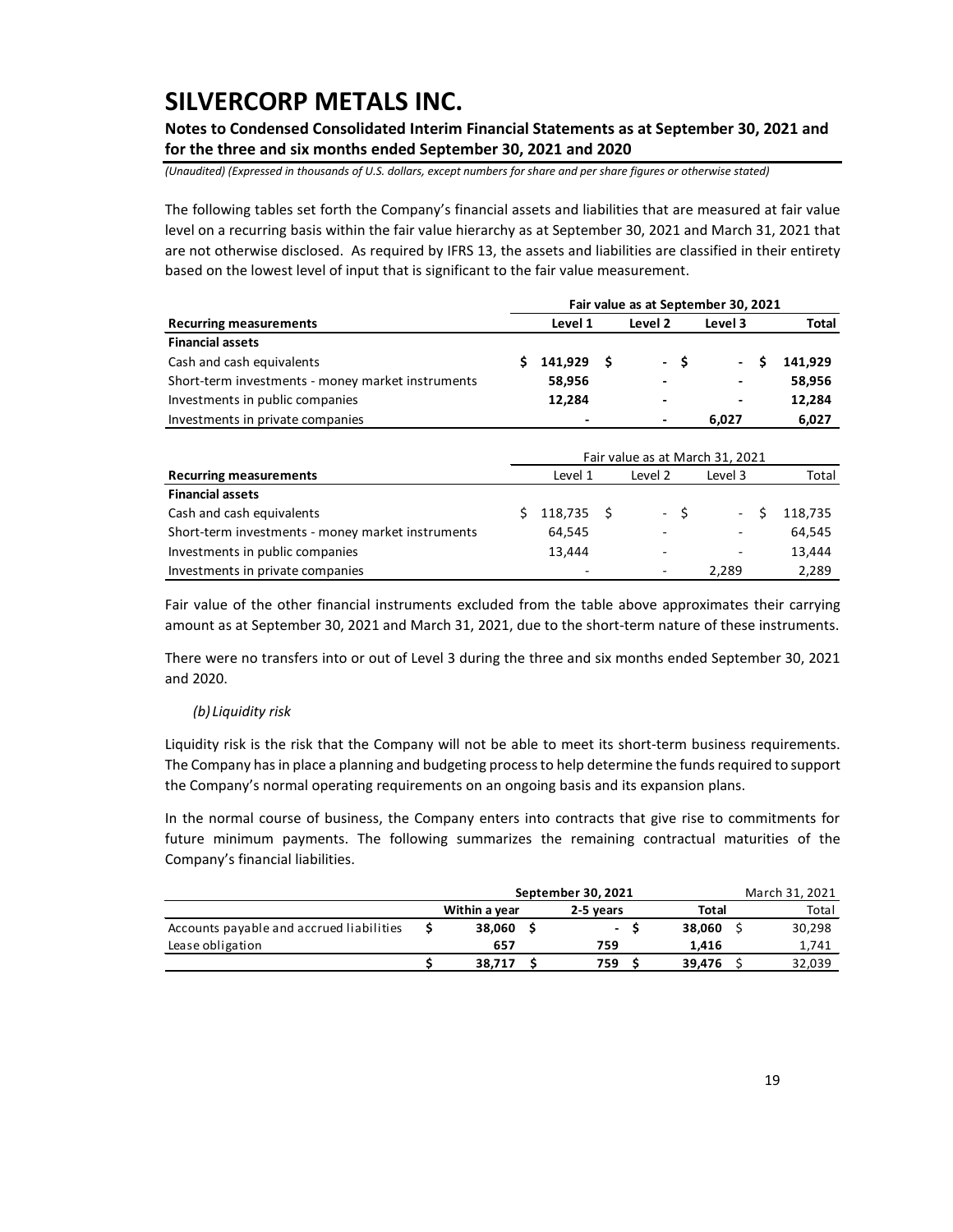**Notes to Condensed Consolidated Interim Financial Statements as at September 30, 2021 and for the three and six months ended September 30, 2021 and 2020**

*(Unaudited) (Expressed in thousands of U.S. dollars, except numbers for share and per share figures or otherwise stated)*

#### *(c) Foreign exchange risk*

The Company reports its financial statements in US dollars. The functional currency of the head office, Canadian subsidiaries and all intermediate holding companies is CAD and the functional currency of all Chinese subsidiaries is RMB. The functional currency of New Infini and its subsidiaries is USD. The Company is exposed to foreign exchange risk when the Company undertakes transactions and holds assets and liabilities in currencies other than its functional currencies.

The Company currently does not engage in foreign exchange currency hedging. The Company's exposure to currency risk affect net income is summarized as follows:

|                                                   | September 30, 2021 | March 31, 2021 |
|---------------------------------------------------|--------------------|----------------|
| Financial assets denominated in U.S. Dollars      | 71.930             | 58,610         |
|                                                   |                    |                |
| Financial liabilities denominated in U.S. Dollars | 376                |                |

As at September 30,2021, with other variables unchanged, a 10% strengthening (weakening) of the CAD against the USD would have decreased (increased) net income by approximately \$7.2 million.

#### *(d)Interest rate risk*

The Company is exposed to interest rate risk on its cash equivalents and short term investments. As at September 30, 2021, all of its interest-bearing cash equivalents and short-term investments earn interest at market rates that are fixed to maturity or at variable interest rates with terms of less than one year. The Company monitors its exposure to changes in interest rates on cash equivalents and short term investments. Due to the short-term nature of these financial instruments, fluctuations in interest rates would not have a significant impact on the Company's net income.

#### *(e) Credit risk*

Credit risk is the risk that one party to a financial instrument will fail to discharge an obligation and cause the other party to incur a financial loss. The Company is exposed to credit risk primarily associated to accounts receivable, due from related parties, cash and cash equivalents, and short-term investments. The carrying amount of assets included on the balance sheet represents the maximum credit exposure.

For the period ended September 30, 2021, the Company observed unfavorable market movements of certain bond holding within its short-term investments. These bond holdings totaling \$15.0 million, were issued by some Chinese real estate developers and their subsidiaries. Although there is significant uncertainty regarding their collectability, for the bonds that are not in default and payment are current as at September 30, 2021, management determined that impairment was not required. Management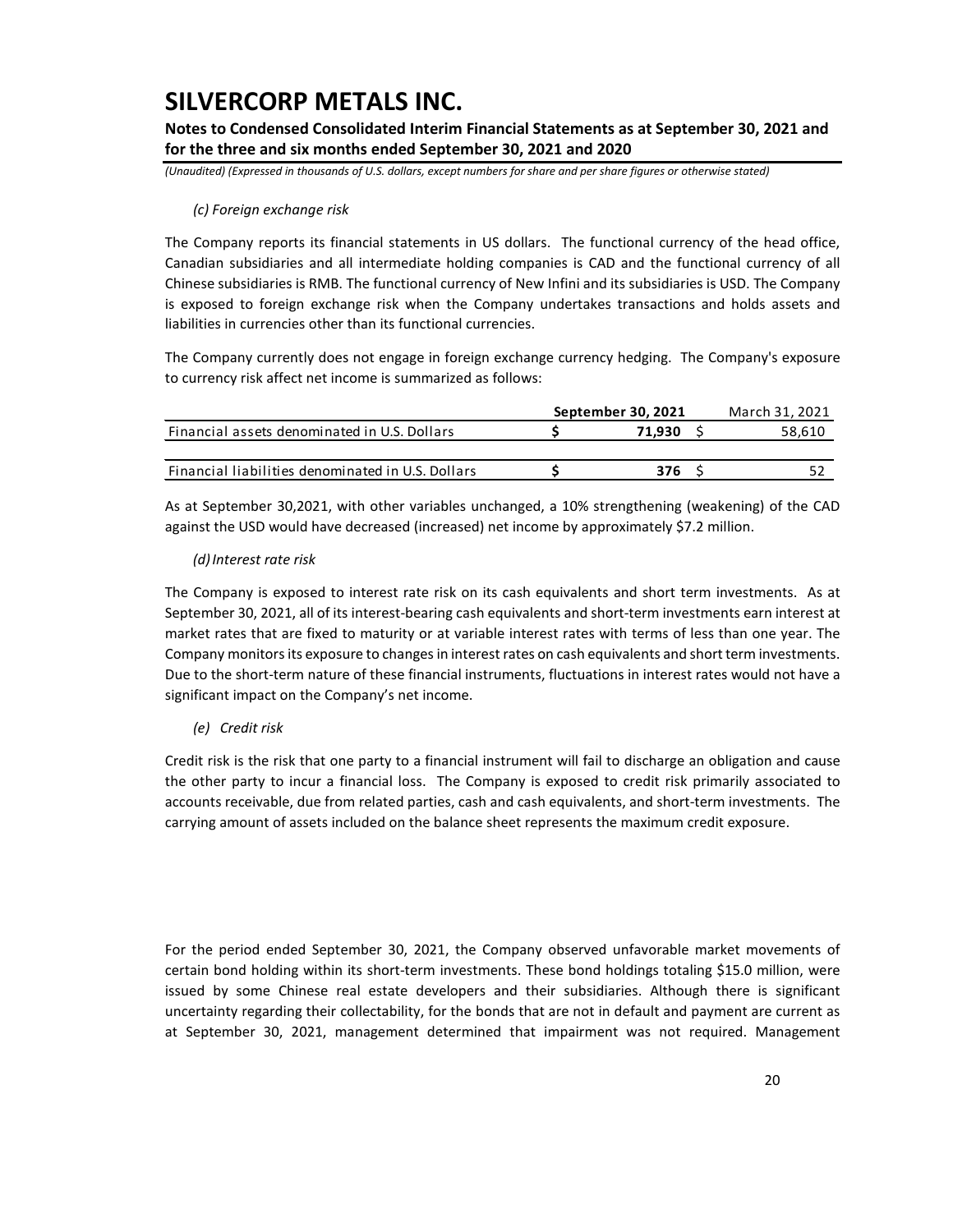**Notes to Condensed Consolidated Interim Financial Statements as at September 30, 2021 and for the three and six months ended September 30, 2021 and 2020**

*(Unaudited) (Expressed in thousands of U.S. dollars, except numbers for share and per share figures or otherwise stated)*

exercised significant judgements in terms of the collectability of the interest and principal payments and evaluate these holdings as needed for potential impairment and to manage the credit risk exposure.

*(f) Equity price risk*

The Company holds certain marketable securities that will fluctuate in value as a result of trading on financial markets. As the Company's marketable securities holdings are mainly in mining companies, the value will also fluctuate based on commodity prices. Based upon the Company's portfolio as at September 30, 2021, a 10% increase (decrease) in the market price of the securities held, ignoring any foreign currency effects, would have resulted in an increase (decrease) to the net income and other comprehensive income of \$944 and \$285, respectively.

#### **18. SEGMENTED INFORMATION**

The Company's reportable operating segments are components of the Company where separate financial information is available that is evaluated regularly by the Company's Chief Executive Officer who is the Chief Operating Decision Maker ("CODM"). The operational segments are determined based on the Company's management and internal reporting structure. Operating segments are summarized as follows:

| <b>Operational Segments</b> | Subsidiaries Included in the Segment         | Properties Included in the Segment |
|-----------------------------|----------------------------------------------|------------------------------------|
| <b>Mining</b>               |                                              |                                    |
| Henan Luoning               | Henan Found and Henan Huawei                 | Ying Mining District               |
| Hunan                       | Yunxiang                                     | <b>BYP</b>                         |
| Guangdong                   | Guangdong Found                              | GC                                 |
| Other                       | Infini Resources S.A. de C.V.,               | La Yesca                           |
| Administrative              |                                              |                                    |
| Vancouver                   | Silvercorp Metals Inc. and holding companies |                                    |
| Beijing                     | Silvercorp Metals (China) Inc.               |                                    |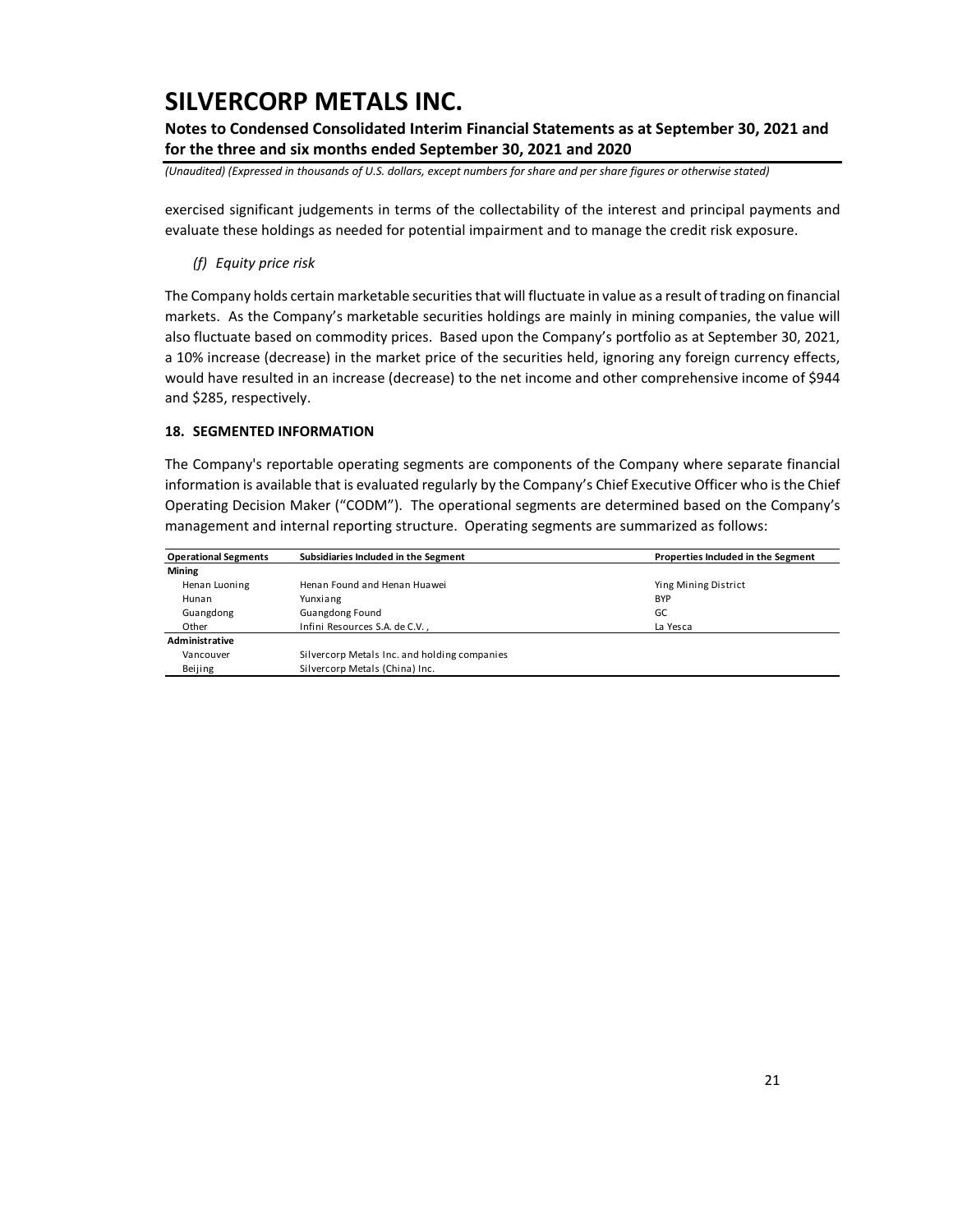**Notes to Condensed Consolidated Interim Financial Statements as at September 30, 2021 and for the three and six months ended September 30, 2021 and 2020**

*(Unaudited) (Expressed in thousands of U.S. dollars, except numbers for share and per share figures or otherwise stated)*

(a) Segmented information for assets and liabilities are as follows:

|                                        |    |                  |   |        |        | September 30, 2021 |     |        |                |                |    |                |    |         |
|----------------------------------------|----|------------------|---|--------|--------|--------------------|-----|--------|----------------|----------------|----|----------------|----|---------|
|                                        |    |                  |   |        | Mining |                    |     |        | Administrative |                |    |                |    |         |
| Statement of financial position items: |    | Henan<br>Luoning |   |        |        |                    |     | Other  |                |                |    | Vancouver      |    | Total   |
|                                        |    |                  |   | Hunan  |        | Guangdong          |     |        |                | <b>Beijing</b> |    |                |    |         |
| <b>Current assets</b>                  | Ś  | $143,124$ \$     |   | 1,070  | - \$   | 10,343             | \$  | 272    | \$             | 4,239          | Ŝ. | 81,784         | Ś  | 240,832 |
| Plant and equipment                    |    | 54,380           |   | 3,696  |        | 15,298             |     | 174    |                | 934            |    | 1,244          |    | 75,726  |
| Mineral rights and properties          |    | 238,571          |   | 7,439  |        | 29,532             |     | 17,823 |                | ٠              |    | $\blacksquare$ |    | 293,365 |
| Investment in an associate             |    |                  |   |        |        |                    |     |        |                |                |    | 59,733         |    | 59,733  |
| Other investments                      |    | 2,319            |   |        |        |                    |     |        |                |                |    | 15,992         |    | 18,311  |
| <b>Reclamation deposits</b>            |    | 3,907            |   |        |        | 4,712              |     |        |                |                |    | 8              |    | 8,627   |
| Long-term prepaids and deposits        |    | 3,867            |   | 102    |        | 132                |     |        |                |                |    |                |    | 4,101   |
| Long-term portion of lease receivable  |    |                  |   |        |        |                    |     |        |                |                |    | 77             |    | 77      |
| <b>Total assets</b>                    | ς. | 446,168          | S | 12,307 | S      | 60,017             | \$. | 18,269 | \$.            | 5,173          | s. | 158,838        | Ś  | 700,772 |
| <b>Current liabilities</b>             | Ś  | $36,767$ \$      |   | 588 \$ |        | 6,382              | \$  | 369    | \$             | 186            | Ŝ  | 3,234          | Ś  | 47,526  |
| Long-term portion of lease obligation  |    |                  |   |        |        | ٠                  |     |        |                |                |    | 759            |    | 759     |
| Deferred income tax liabilities        |    | 43,205           |   | 1,152  |        |                    |     |        |                |                |    |                |    | 44,357  |
| <b>Environmental rehabilitation</b>    |    | 6,178            |   | 1,024  |        | 717                |     |        |                |                |    |                |    | 7,919   |
| <b>Total liabilities</b>               | s  | 86,150           | S | 2,764  | S      | 7,099              | \$. | 369    | Ś              | 186            | S  | 3,993          | Ś. | 100,561 |

|                                        |    |             |    |                          |        | March 31, 2021 |    |        |    |                |      |           |    |         |
|----------------------------------------|----|-------------|----|--------------------------|--------|----------------|----|--------|----|----------------|------|-----------|----|---------|
|                                        |    |             |    |                          | Mining |                |    |        |    | Administrative |      |           |    |         |
|                                        |    | Henan       |    |                          |        |                |    |        |    |                |      |           |    | Total   |
| Statement of financial position items: |    | Luoning     |    | Hunan                    |        | Guangdong      |    | Other  |    | Beijing        |      | Vancouver |    |         |
|                                        |    |             |    |                          |        |                |    |        |    |                |      |           |    |         |
| Current assets                         | Ś  | 124,636 \$  |    | 909                      | Ś      | 11,177         | Ŝ  | 191    | Ś. | 4,322          | -Ś   | 79,954    | Ś  | 221,189 |
| Plant and equipment                    |    | 53,651      |    | 3,833                    |        | 15,765         |    | 59     |    | 965            |      | 1,456     |    | 75,729  |
| Mineral rights and properties          |    | 225,023     |    | 7,345                    |        | 28,314         |    | 16,747 |    | ۰              |      |           |    | 277,429 |
| Investment in an associate             |    |             |    | $\overline{\phantom{a}}$ |        |                |    |        |    | $\sim$         |      | 53,457    |    | 53,457  |
| Other investments                      |    | 2,289       |    |                          |        |                |    |        |    |                |      | 13,444    |    | 15,733  |
| Reclamation deposits                   |    | 3,898       |    |                          |        | 4,607          |    |        |    |                |      | 8         |    | 8,513   |
| Long-term prepaids and deposits        |    | 221         |    | 101                      |        | 87             |    |        |    |                |      |           |    | 409     |
| Long-term portion of lease receivable  |    |             |    |                          |        |                |    |        |    |                |      | 183       |    | 183     |
| Total assets                           | Ś. | 409,718     | S  | 12,188                   | Ŝ      | 59,950         | Ŝ. | 16,997 | \$ | 5,287          | Ŝ.   | 148,502   | s  | 652,642 |
| Current liabilities                    | Ś  | $28,654$ \$ |    | 625S                     |        | 4,570 \$       |    |        | Ś  | 112            | - \$ | 3,214     | \$ | 37,175  |
| Long-term portion of lease obligation  |    |             |    |                          |        |                |    |        |    |                |      | 1,084     |    | 1,084   |
| Deferred income tax liabilities        |    | 39,756      |    | 1,036                    |        |                |    |        |    |                |      |           |    | 40,792  |
| Environmental rehabilitation           |    | 6,115       |    | 993                      |        | 755            |    |        |    |                |      |           |    | 7,863   |
| <b>Total liabilities</b>               |    | 74,525      | .s | 2,654                    | Ŝ      | 5,325          | Ŝ  |        |    | 112            | -Ŝ   | 4,298     |    | 86,914  |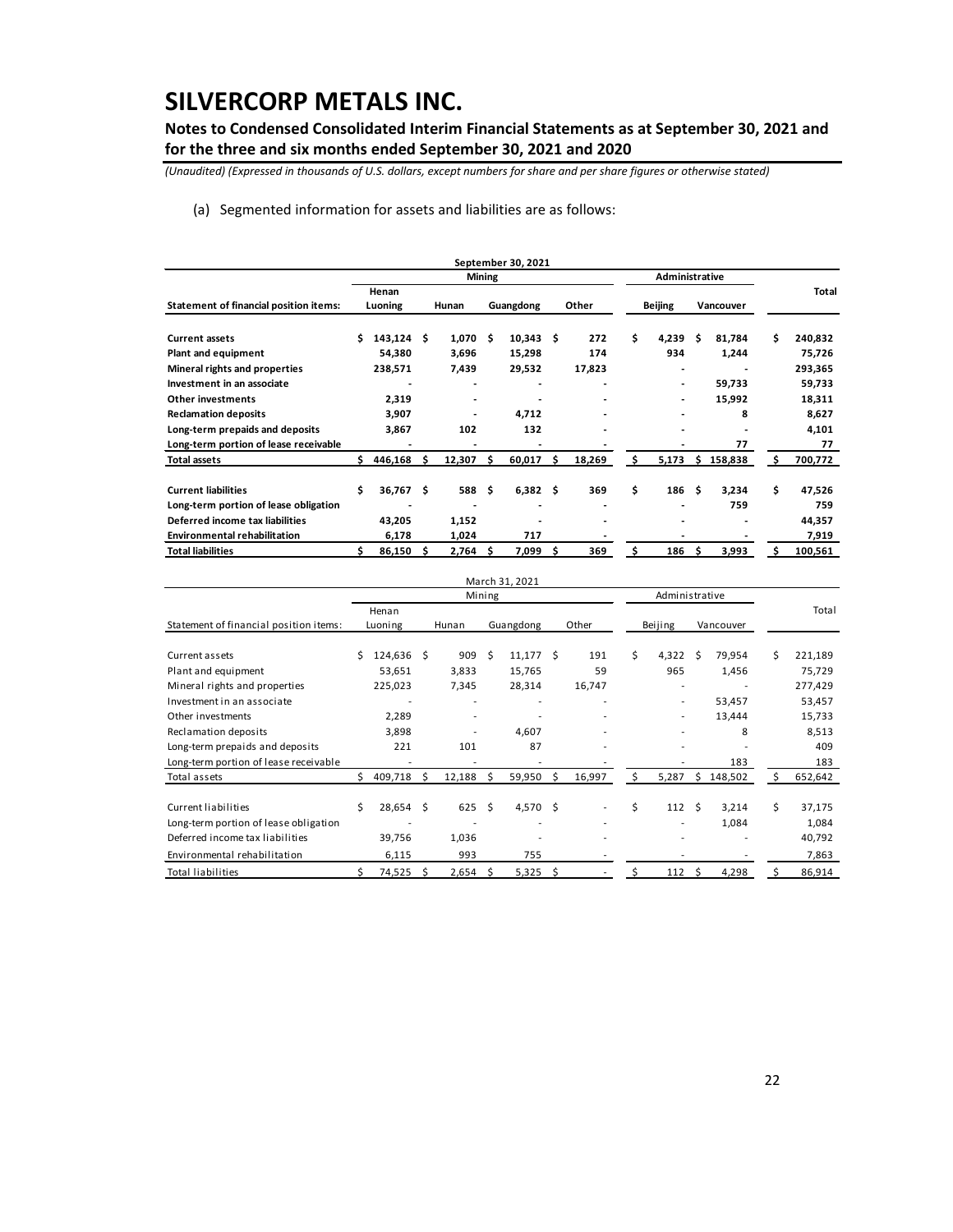**Notes to Condensed Consolidated Interim Financial Statements as at September 30, 2021 and for the three and six months ended September 30, 2021 and 2020**

*(Unaudited) (Expressed in thousands of U.S. dollars, except numbers for share and per share figures or otherwise stated)*

#### (b) Segmented information for operating results is as follows:

|                                      |    |             |     | Three months ended September 30, 2021 |                        |                |                                |                                    |              |
|--------------------------------------|----|-------------|-----|---------------------------------------|------------------------|----------------|--------------------------------|------------------------------------|--------------|
|                                      |    |             |     | Mining                                |                        |                | Administrative                 |                                    |              |
|                                      |    | Henan       |     |                                       |                        |                |                                |                                    | Total        |
| <b>Statement of operations:</b>      |    | Luoning     |     | $H$ unan $(1)$                        | Guangdong              | Other          | <b>Beijing</b>                 | Vancouver                          |              |
| Revenue                              | \$ | 47,102 \$   |     | $\overline{\phantom{0}}$              | \$<br>$11,333 \quad $$ | $\blacksquare$ | \$<br>$\overline{\phantom{0}}$ | \$<br>$\qquad \qquad \blacksquare$ | \$<br>58,435 |
| Costs of mine operations             |    | (27, 800)   |     | (131)                                 | (6, 879)               | (13)           | ٠                              | $\qquad \qquad \blacksquare$       | (34, 823)    |
| Income from mine operations          |    | 19,302      |     | (131)                                 | 4,454                  | (13)           |                                | $\blacksquare$                     | 23,612       |
| <b>Operating expenses</b>            |    | (291)       |     | 8                                     | 59                     | 92             | (508)                          | (6, 117)                           | (6,757)      |
| <b>Finance items</b>                 |    | 667         |     | (8)                                   | 106                    |                | 54                             | 439                                | 1,258        |
| Income tax expenses                  |    | (4, 411)    |     | (87)                                  | (875)                  |                | ٠                              | 18                                 | (5,355)      |
| Net income (loss)                    | \$ | 15,267      | -\$ | $(218)$ \$                            | $3,744$ \$             | 79             | \$<br>$(454)$ \$               | (5,660)                            | \$<br>12,758 |
| <b>Attributed to:</b>                |    |             |     |                                       |                        |                |                                |                                    |              |
| <b>Equity holders of the Company</b> |    | 11,955      |     | (147)                                 | 3,707                  | 35             | (454)                          | (5,703)                            | 9,393        |
| Non-controlling interests            |    | 3,312       |     | (71)                                  | 37                     | 44             | ٠                              | 43                                 | 3,365        |
| Net income (loss)                    | Ś  | $15,267$ \$ |     | $(218)$ \$                            | $3,744$ \$             | 79             | \$<br>$(454)$ \$               | (5,660)                            | \$<br>12,758 |
|                                      |    |             |     |                                       |                        |                |                                |                                    |              |

(1) Hunan's BYP project was placed on care and maintenance starting August 2014.

|                               |                 |    |        |    | Three months ended September 30, 2020 |                      |    |           |    |          |
|-------------------------------|-----------------|----|--------|----|---------------------------------------|----------------------|----|-----------|----|----------|
|                               |                 |    | Mining |    |                                       | Administrative       |    |           |    |          |
|                               | Henan           |    |        |    |                                       |                      |    |           |    | Total    |
| Statement of operations:      | Luoning         |    | Hunan  |    | Guangdong                             | Beijing              |    | Vancouver |    |          |
| Revenue                       | \$<br>45,671    | Ŝ. | 1,524  | Ŝ. | 9,177                                 | \$<br>$\blacksquare$ | \$ |           | Ś. | 56,372   |
| Costs of mine operations      | (22, 549)       |    | (893)  |    | (6, 258)                              |                      |    |           |    | (29,700) |
| Income from mine operations   | 23,122          |    | 631    |    | 2,919                                 |                      |    |           |    | 26,672   |
| Operating expenses            | (160)           |    | (12)   |    | 37                                    | (409)                |    | (1, 351)  |    | (1,895)  |
| Finance items                 | 369             |    | (9)    |    | 10                                    | 27                   |    | 260       |    | 657      |
| Income tax expenses           | (5, 453)        |    | (33)   |    | (361)                                 | (8)                  |    | (22)      |    | (5,877)  |
| Net income (loss)             | \$<br>17,878 \$ |    | 577 \$ |    | 2,605                                 | \$<br>$(390)$ \$     |    | (1, 113)  | \$ | 19,557   |
| Attributed to:                |                 |    |        |    |                                       |                      |    |           |    |          |
| Equity holders of the Company | 13,983          |    | 413    |    | 2,579                                 | (390)                |    | (1, 113)  |    | 15,472   |
| Non-controlling interests     | 3,895           |    | 164    |    | 26                                    |                      |    |           |    | 4,085    |
| Net income (loss)             | 17,878          | Ŝ. | 577    | S  | 2,605                                 | (390) \$             |    | (1, 113)  |    | 19,557   |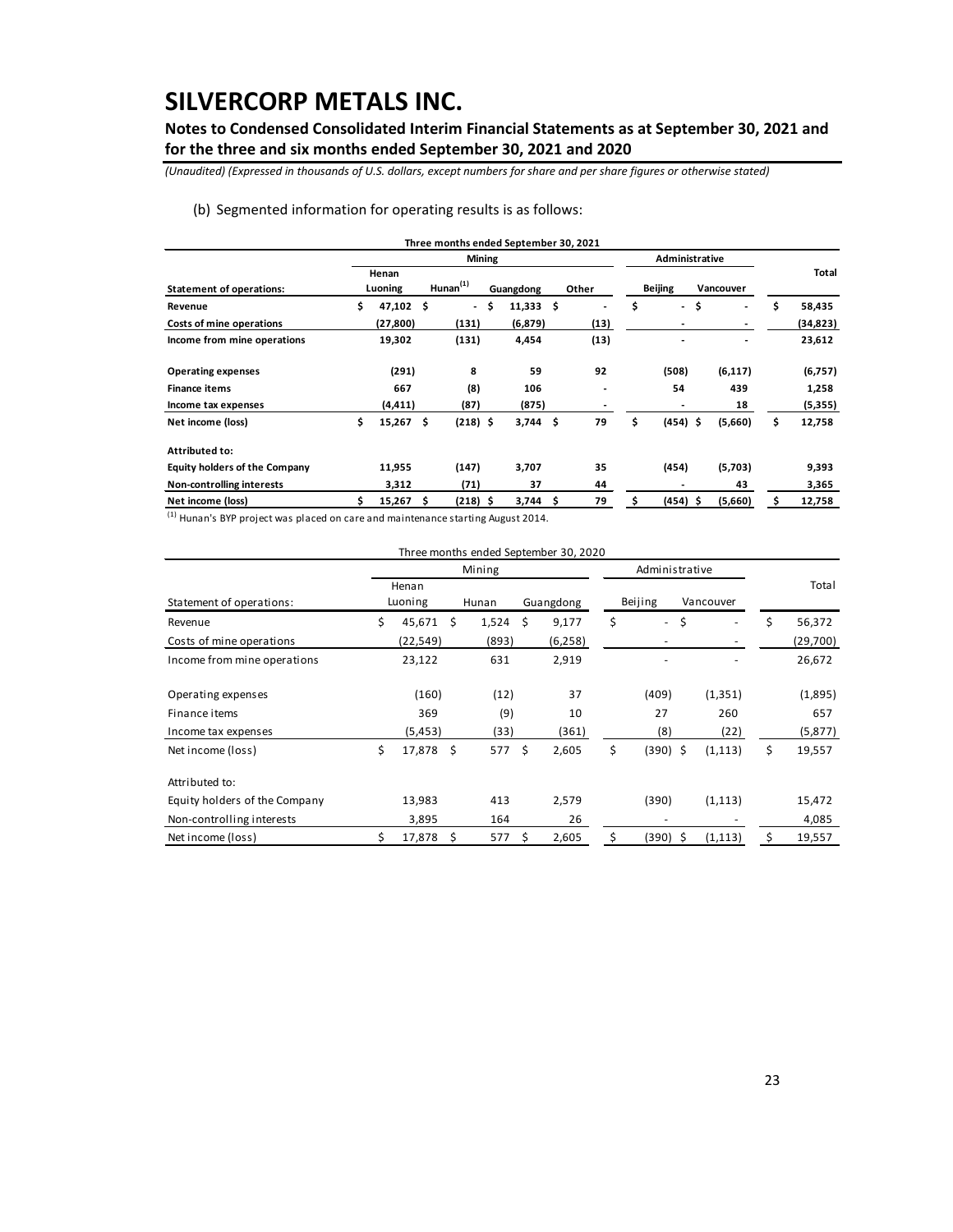**Notes to Condensed Consolidated Interim Financial Statements as at September 30, 2021 and for the three and six months ended September 30, 2021 and 2020**

*(Unaudited) (Expressed in thousands of U.S. dollars, except numbers for share and per share figures or otherwise stated)*

|                                      |                   | Six months ended September 30, 2021 |   |             |    |       |                |                          |    |                              |    |           |
|--------------------------------------|-------------------|-------------------------------------|---|-------------|----|-------|----------------|--------------------------|----|------------------------------|----|-----------|
|                                      |                   | <b>Mining</b>                       |   |             |    |       | Administrative |                          |    |                              |    |           |
|                                      | Henan             |                                     |   |             |    |       |                |                          |    |                              |    | Total     |
| <b>Statement of income:</b>          | Luoning           | Hunan                               |   | Guangdong   |    | Other |                | <b>Beijing</b>           |    | Vancouver                    |    |           |
| Revenue                              | \$<br>$94,520$ \$ | $\frac{1}{2}$                       | Ŝ | $22,734$ \$ |    |       | \$             | $\overline{\phantom{a}}$ | \$ | $\overline{\phantom{0}}$     | Ś  | 117,254   |
| Costs of mine operations             | (53, 975)         | (261)                               |   | (13, 889)   |    | (13)  |                | ٠                        |    | $\qquad \qquad \blacksquare$ |    | (68, 138) |
| Income from mine operations          | 40,545            | (261)                               |   | 8,845       |    | (13)  |                |                          |    | $\blacksquare$               |    | 49,116    |
| <b>Operating expenses</b>            | (223)             | 60                                  |   | 45          |    | 36    |                | (1,060)                  |    | (11, 335)                    |    | (12, 477) |
| Finance items, net                   | 1,310             | (17)                                |   | 165         |    | ٠     |                | 96                       |    | 969                          |    | 2,523     |
| Income tax expenses                  | (7,566)           | (102)                               |   | (1,065)     |    |       |                | $\overline{\phantom{a}}$ |    | (1, 439)                     |    | (10, 172) |
| Net income (loss)                    | \$<br>34,066 \$   | $(320)$ \$                          |   | 7,990       | \$ | 23    | \$             | (964)                    | Ŝ  | (11, 805)                    | \$ | 28,990    |
| Attributable to:                     |                   |                                     |   |             |    |       |                |                          |    |                              |    |           |
| <b>Equity holders of the Company</b> | 26,639            | (213)                               |   | 7,911       |    | 10    |                | (964)                    |    | (11,778)                     |    | 21,605    |
| <b>Non-controlling interests</b>     | 7,427             | (107)                               |   | 79          |    | 13    |                |                          |    | (27)                         |    | 7,385     |
| Net income (loss)                    | 34,066            | $(320)$ \$                          |   | 7,990       | Ŝ  | 23    |                | (964)                    | s  | (11, 805)                    |    | 28,990    |

 $<sup>(1)</sup>$  Hunan's BYP project was placed on care and maintenance in August 2014.</sup>

|                               |    |          |      |         |     | Six months ended September 30, 2020 |                  |    |           |    |           |
|-------------------------------|----|----------|------|---------|-----|-------------------------------------|------------------|----|-----------|----|-----------|
|                               |    |          |      | Mining  |     |                                     | Administrative   |    |           |    |           |
|                               |    | Henan    |      |         |     |                                     |                  |    |           |    | Total     |
| Statement of income:          |    | Luoning  |      | Hunan   |     | Guangdong                           | <b>Beijing</b>   |    | Vancouver |    |           |
| Revenue                       | \$ | 85,357   | Ŝ.   | 1,524   | Ŝ.  | 16,196                              | \$<br>$\sim$     | \$ |           | Ś  | 103,077   |
| Costs of mine operations      |    | (44,660) |      | (1,007) |     | (11, 453)                           |                  |    |           |    | (57, 120) |
| Income from mine operations   |    | 40,697   |      | 517     |     | 4,743                               |                  |    |           |    | 45,957    |
| Operating expenses            |    | (72)     |      | (12)    |     | $\mathcal{P}$                       | (869)            |    | 2,845     |    | 1,894     |
| Finance items, net            |    | 751      |      | (17)    |     | 51                                  | 62               |    | 610       |    | 1,457     |
| Income tax expenses           |    | (9,715)  |      | (33)    |     | (361)                               | (8)              |    | (1, 142)  |    | (11, 259) |
| Net income (loss)             | Ś. | 31,661   | - \$ | 455     | - Ś | 4,435                               | \$<br>$(815)$ \$ |    | 2,313     | \$ | 38,049    |
| Attributable to:              |    |          |      |         |     |                                     |                  |    |           |    |           |
| Equity holders of the Company |    | 24,738   |      | 336     |     | 4,391                               | (815)            |    | 2,313     |    | 30,963    |
| Non-controlling interests     |    | 6,923    |      | 119     |     | 44                                  |                  |    |           |    | 7,086     |
| Net income (loss)             |    | 31,661   | Ś    | 455     | Ś   | 4,435                               | \$<br>(815)      | Ś  | 2,313     | \$ | 38,049    |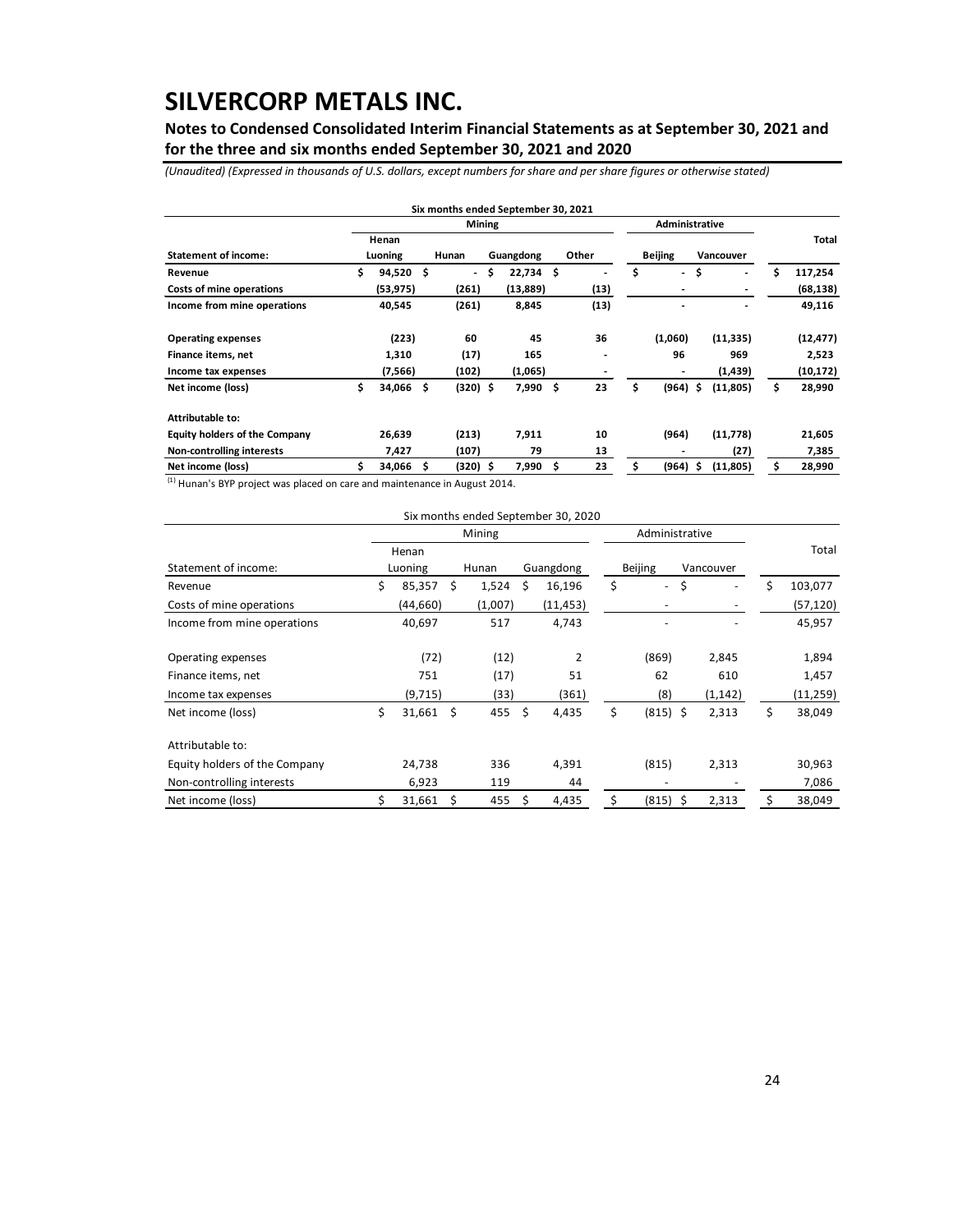**Notes to Condensed Consolidated Interim Financial Statements as at September 30, 2021 and for the three and six months ended September 30, 2021 and 2020**

*(Unaudited) (Expressed in thousands of U.S. dollars, except numbers for share and per share figures or otherwise stated)*

(c) Sales by metal

The sales generated for the three and six months ended September 30, 2021 and 2020 were all earned in China and were comprised of:

|             | Three months ended September 30, 2021 |                          |            |              |  |  |  |  |  |  |
|-------------|---------------------------------------|--------------------------|------------|--------------|--|--|--|--|--|--|
|             | <b>Henan Luoning</b>                  | Hunan                    | Guangdong  | <b>Total</b> |  |  |  |  |  |  |
| Silver (Ag) | 30,306<br>- \$                        | $\overline{\phantom{a}}$ | 2,499<br>S | 32,805       |  |  |  |  |  |  |
| Gold (Au)   | 1,186                                 | $\overline{\phantom{0}}$ | ۰          | 1,186        |  |  |  |  |  |  |
| Lead (Pb)   | 12,859                                | $\overline{\phantom{0}}$ | 2,551      | 15,410       |  |  |  |  |  |  |
| Zinc (Zn)   | 1,731                                 | $\overline{\phantom{0}}$ | 6,090      | 7,821        |  |  |  |  |  |  |
| Other       | 1,020                                 | $\overline{\phantom{0}}$ | 193        | 1,213        |  |  |  |  |  |  |
|             | 47,102                                | -                        | 11.333     | 58,435       |  |  |  |  |  |  |

|             | Three months ended September 30, 2020 |               |                          |           |        |  |  |  |  |  |
|-------------|---------------------------------------|---------------|--------------------------|-----------|--------|--|--|--|--|--|
|             |                                       | Henan Luoning | Hunan                    | Guangdong | Total  |  |  |  |  |  |
| Silver (Ag) |                                       | $30,506$ \$   | $\overline{\phantom{a}}$ | 2,542     | 33,048 |  |  |  |  |  |
| Gold (Au)   |                                       | 1,492         | 1,524                    | ۰         | 3,016  |  |  |  |  |  |
| Lead (Pb)   |                                       | 12,148        |                          | 2,239     | 14,387 |  |  |  |  |  |
| Zinc (Zn)   |                                       | 1,071         |                          | 4,165     | 5,236  |  |  |  |  |  |
| Other       |                                       | 454           |                          | 231       | 685    |  |  |  |  |  |
|             |                                       | 45,671        | 1.524                    | 9,177     | 56,372 |  |  |  |  |  |

|             |   | Six months ended September 30, 2021 |                          |              |         |  |  |  |  |  |  |
|-------------|---|-------------------------------------|--------------------------|--------------|---------|--|--|--|--|--|--|
|             |   | <b>Henan Luoning</b>                | Hunan                    | Guangdong    | Total   |  |  |  |  |  |  |
| Silver (Ag) | S | 61,230<br>- \$                      | $\blacksquare$<br>Ś      | 5,569<br>\$. | 66,799  |  |  |  |  |  |  |
| Gold (Au)   |   | 2,694                               | $\blacksquare$           | ۰            | 2,694   |  |  |  |  |  |  |
| Lead (Pb)   |   | 25,046                              | $\overline{\phantom{0}}$ | 4.764        | 29,810  |  |  |  |  |  |  |
| Zinc (Zn)   |   | 3,345                               | $\blacksquare$           | 11,844       | 15,189  |  |  |  |  |  |  |
| Other       |   | 2,205                               | $\overline{\phantom{0}}$ | 557          | 2,762   |  |  |  |  |  |  |
|             |   | 94,520<br>- S                       | -                        | 22.734<br>S  | 117.254 |  |  |  |  |  |  |

|             | Six months ended September 30, 2020 |         |           |           |  |  |  |  |  |
|-------------|-------------------------------------|---------|-----------|-----------|--|--|--|--|--|
|             | Henan Luoning                       | Hunan   | Guangdong | Total     |  |  |  |  |  |
| Silver (Ag) | $54,613$ \$                         | $\sim$  | 4,620     | \$59,233  |  |  |  |  |  |
| Gold (Au)   | 2,969                               | 1,524   |           | 4,493     |  |  |  |  |  |
| Lead (Pb)   | 24.494                              |         | 4.267     | 28,761    |  |  |  |  |  |
| Zinc (Zn)   | 2,442                               | ۰       | 6,949     | 9,391     |  |  |  |  |  |
| Other       | 839                                 |         | 360       | 1,199     |  |  |  |  |  |
|             | \$85,357                            | \$1,524 | \$16,196  | \$103,077 |  |  |  |  |  |

(d) Major customers

For the six months ended September 30, 2021, four major customers (six months ended September 30, 2020 - four major customers) each accounted for 17%, 17%, 17%, and 20% (six months ended September 30, 2020 – 14%, 17%, 19%, and 22%), and collectively 71% (six months ended September 30, 2020 – 72%) of the total sales of the Company.